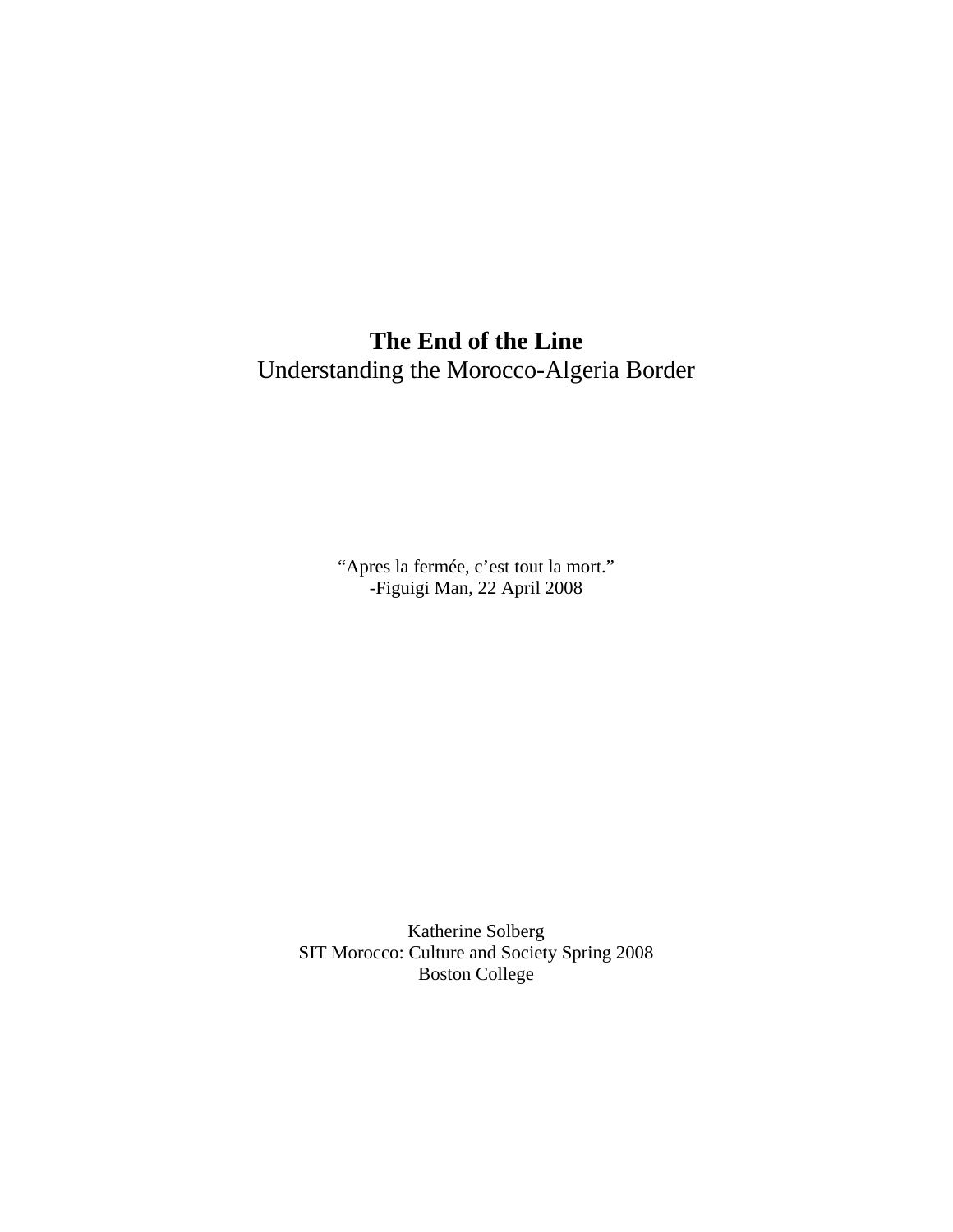## **Abstract**

The land border between Morocco and Algeria has gone through cycles of closure and opening over the past decades. This project set out to examine how the closed border has affected the lives of individuals in border towns, specifically Figuig. It explores the border's effect on Figuig's economy, smuggling, healthcare, land ownership, and familial relations. Through interviews, archival research, and participant observation, I found that none of these areas has been affected positively by the current border situation, but that there is no concrete solution in sight to fix the problems the closed border creates.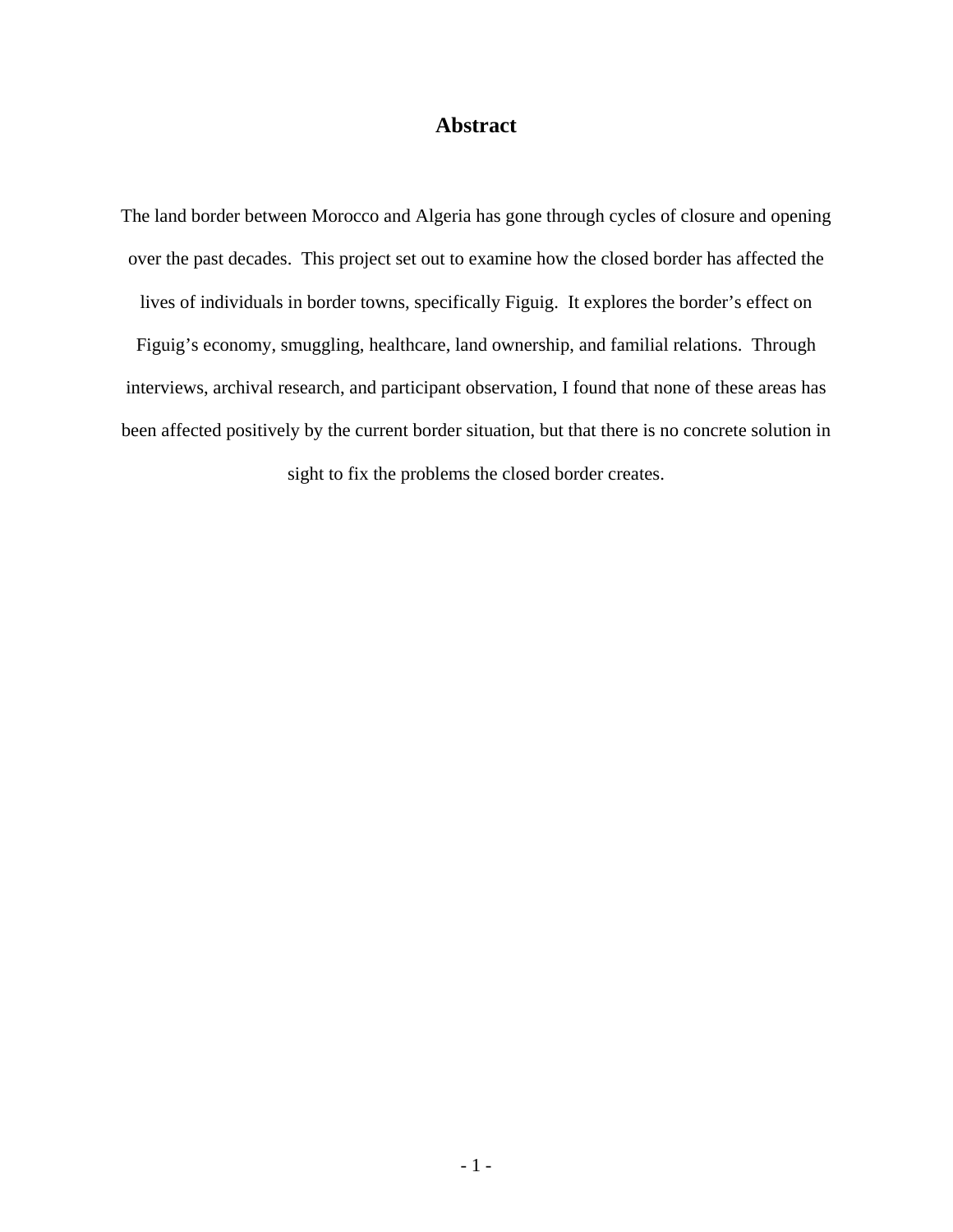## Table of Contents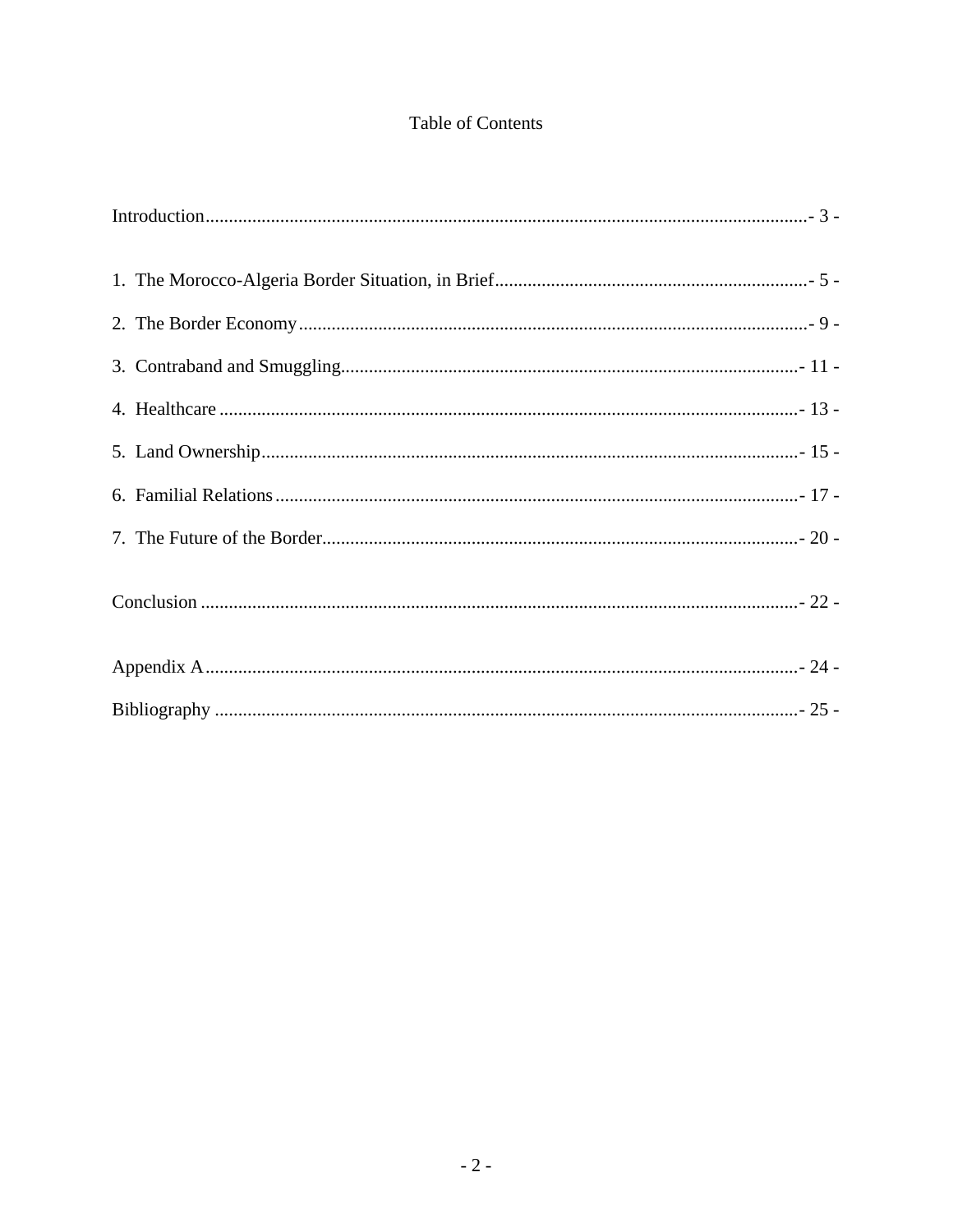## <span id="page-3-0"></span>**Introduction**

 After a ten-hour train ride from Casablanca to Oujda, and then a seven-hour bus ride beginning in Oujda, I finally arrived in Figuig, a city with population [1](#page-3-1)2,577 (as of 2004),<sup>1</sup> just on the Moroccan side of the Morocco-Algeria border. Of the original eight *ksars*, or neighborhoods, seven remain in what is now Figuig. The ancient walls dividing them still stand as testament to the water feuds and need for protection that the inhabitants have experienced throughout the centuries. Beni Ounif, the eighth *ksar*, now resides on the other side of the border in Algeria, only a few kilometers away from Figuig proper. The city itself was split with the separation of the nations: a fitting introductory fact for my arrival in Figuig that would set the tone for the rest of my findings.

Despite the background research I had done, and the information I had collected from people before I left for Figuig, I was not prepared for the moment when my guide stopped me in the middle of the street and pointed to three of the four sides around me and said, "That's Algeria." I knew before arriving that Figuig is on a peninsula of Morocco that juts into Algeria, but to see for myself that Figuig is effectively cut off from the rest of the country by the neighboring state on three sides and mountains on the fourth was something else. The city is isolated, a seven-hour bus ride from the last train stop in the east. It is the border city at the end of the line: "Figuig, the end of the world, rather forgotten,"<sup>[2](#page-3-2)</sup> as one author noted.

What made me take this trip? Why did I travel for seventeen hours over the span of two days? Why Figuig? I heard about the city by chance. It was mentioned in passing by an acquaintance in Morocco, but for some reason it stuck with me. The acquaintance spoke highly of the city, and told me that it was his favorite place he had traveled to in Morocco. Thus, when

<span id="page-3-1"></span><sup>1</sup> Figuig. (2008). *Encyclopædia Britannica*. <sup>2</sup> Berriane, Guitouni, Kaioua, & Laouina 401.

<span id="page-3-2"></span>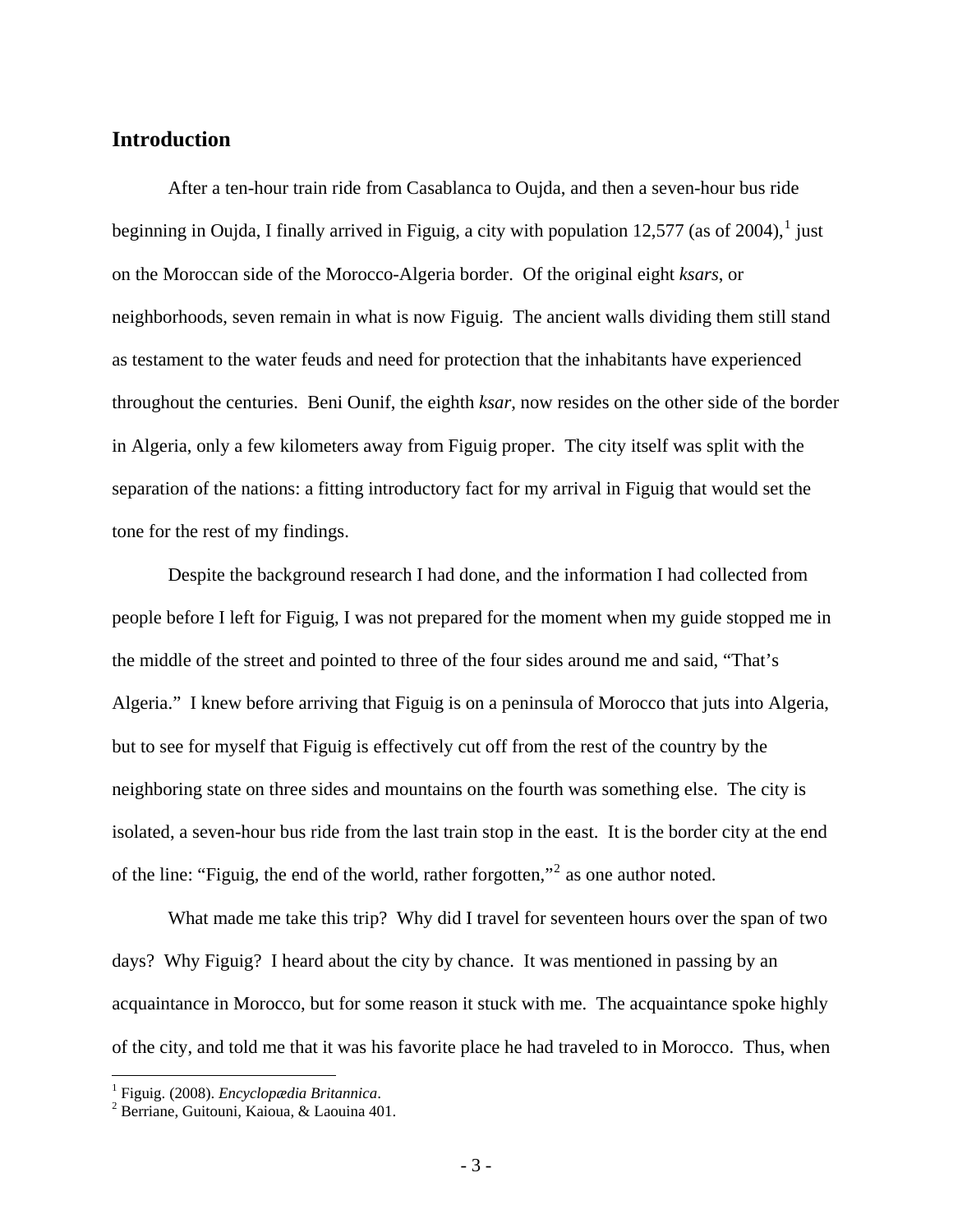independent study time came, my sights turned to Figuig. The closed border between Morocco and Algeria did not come up in conversation or in class lectures while I was in Rabat, and the lack of information provided about it was one of the major draws to find out for myself. Figuig seemed like a good place to conduct my research in light of my acquaintance's recommendation and the city's geographic location within Morocco. I arrived in Figuig wanting to talk to the citizens, to hear their stories. How has life in Figuig changed since the border closing? What has been the effect on your life?

 My primary form of information gathering was the interview. Over the course of two weeks spent on-site in Figuig, I conducted fourteen individual interviews and two group interviews. Before each, I explained who I was and why I was asking questions. I explained the subject of my research, as well as the institution for which I was conducting it. I gave each interviewee an informed consent form<sup>[3](#page-4-0)</sup> translated into Arabic to read and sign if they wished, but also explained that it was fully within their rights to remain anonymous, which some elected to do. All interviews were conducted in French. This presented challenges at some points because French is not my first language, nor am I fluent in it. However, my interviewees were very patient with me and were willing to clarify or explain anything that I did not understand the first time. I realize that some sentiments and nuances were mostly likely lost in translation, but I am confident that I understood the core messages of what the interviewees wanted to communicate.

In addition to interviews, I conducted archival research in order to understand what has been published regarding the Morocco-Algeria border. I used online articles, some of which were news articles regarding the recent talks between Morocco and Algeria to discuss opening the border. I also used two books, both of which were written in French, which I translated myself. The written information I gathered helped prepare me to understand what people spoke

<span id="page-4-0"></span> $3$  Appendix A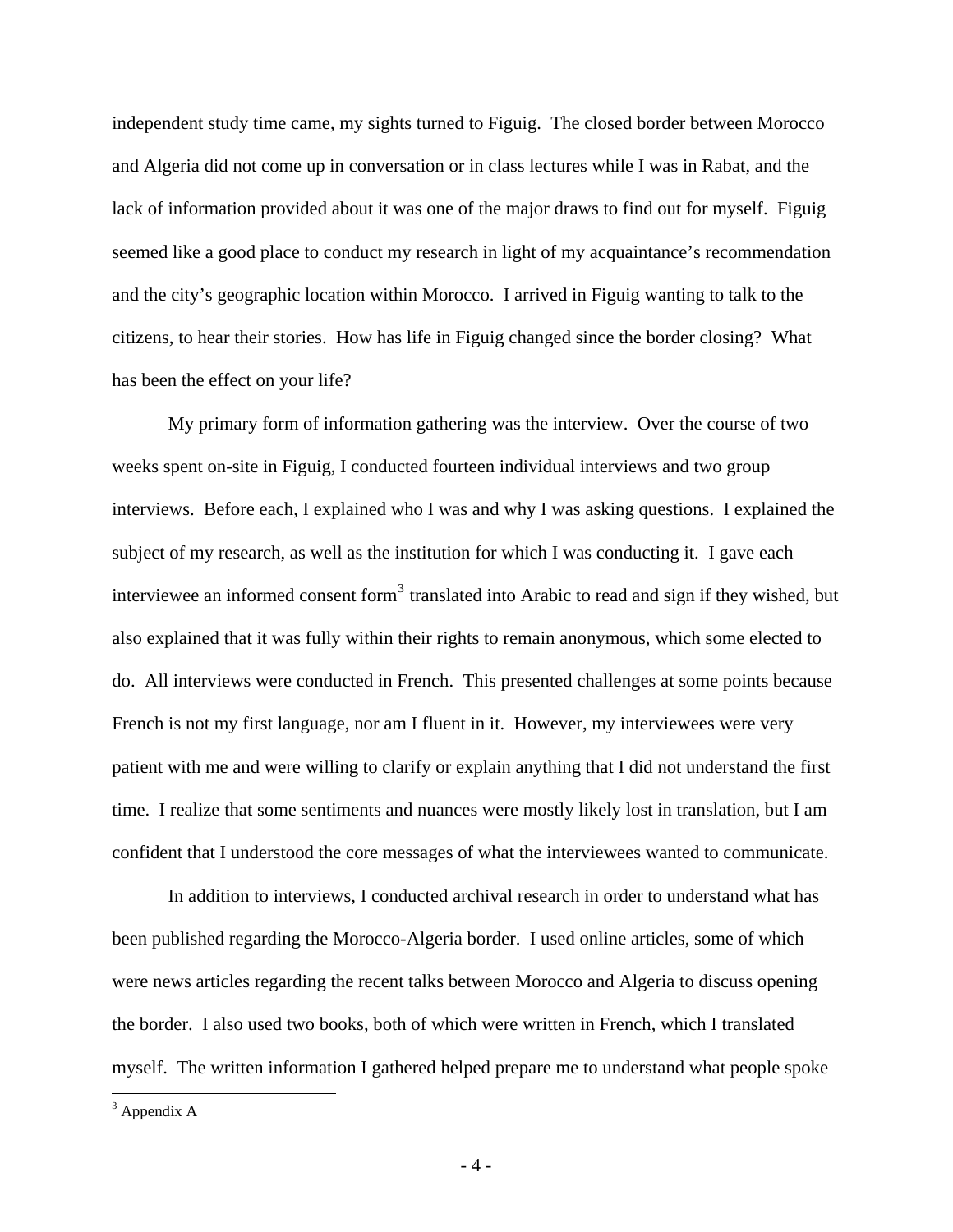<span id="page-5-0"></span>about, and provided a standard against which to compare what the Figuigis said about their personal experience of the border closing. I found that oftentimes the harsh reality of the situation was glossed over in the published materials.

I interviewed only a small percentage of the population of Figuig, so my findings and conclusions cannot be considered definitive, nor can they be generalized to other border cities since I conducted all my research in one place. However, I feel that the information I gathered, both through interviews and through archival research, portrays the importance of the closed border on people's daily lives. I formed real relationships during my time spent in Figuig, and found that everyone I spoke with was willing to share with me their story and their opinion. I feel that the information I have gathered, though littered with drawbacks as any research is, paints a true picture of the effects of the Morocco-Algeria border closing on individuals' lives in Figuig.

I have divided this paper into sections, distinguishing what I found to be the largest areas of impact: the economy, contraband and smuggling, healthcare, land ownership, and family issues. All five aspects of life have been negatively and severely affected by the border closing. Published materials acknowledged changes in all topics, but it took the personal stories of the people of Figuig to make me understand how monumentally detrimental the border situation is.

### **1. The Morocco-Algeria Border Situation, in Brief**

Since Algerian independence, in keeping with the reigning climate and bilateral relations, the Morocco-Algeria border saw cycles of opening and closing over a period of 38 years that that totaled 20 years of closure: 1963, from 1975 to 1988 and from 199[4](#page-5-1) to today. $4$ 

<span id="page-5-1"></span> $<sup>4</sup>$  Berriane, et al. 425.</sup>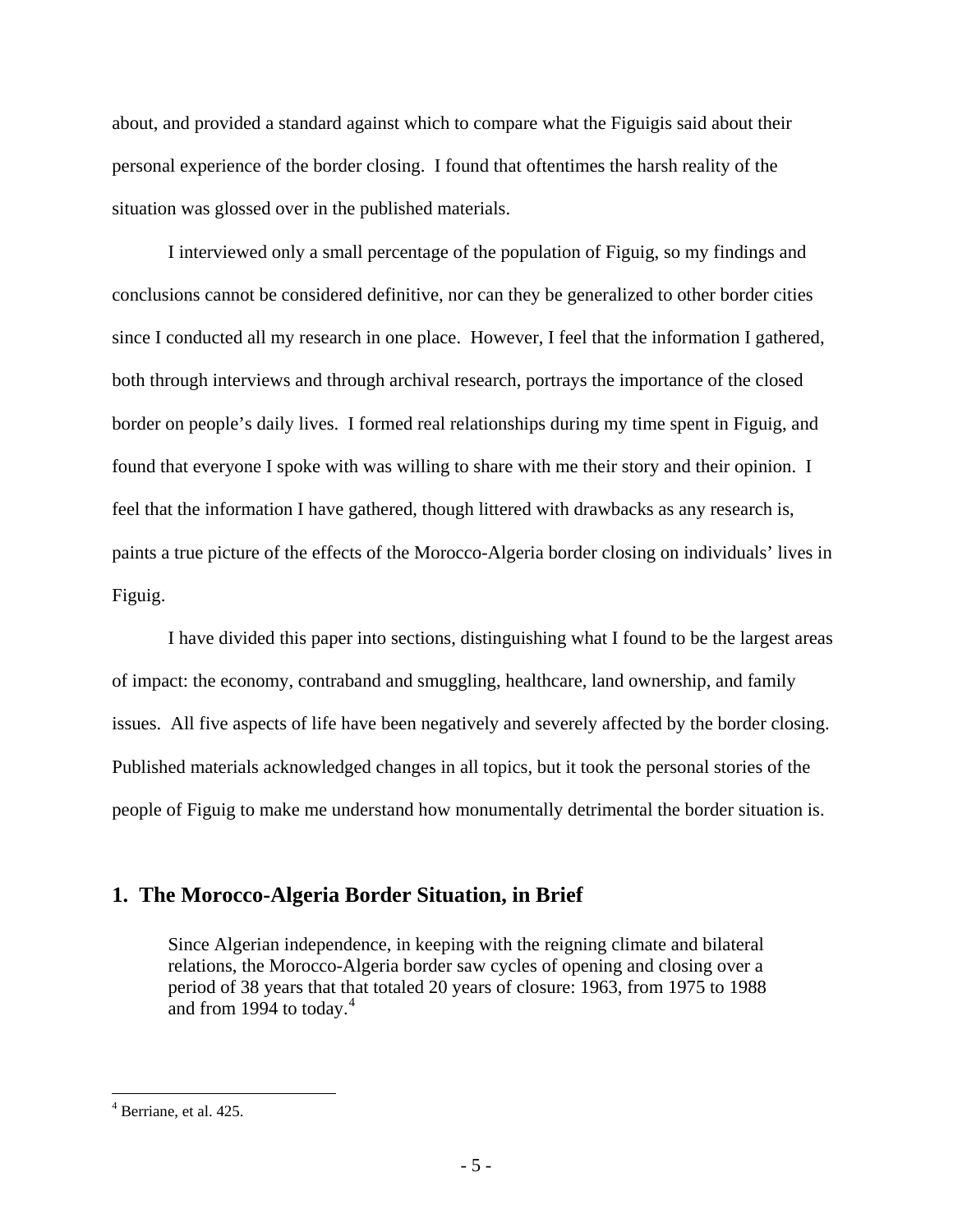Beginning in 1963, the year after Algeria gained independence, the borderland has been an area of dispute between Morocco and Algeria. In 1963, despite the fact that, "when Morocco gained its independence in 19[5](#page-6-0)6, it had become the launch base of Algerian resistance,"<sup>5</sup> and Figuig had done its part by giving money, food, and lodging to the Algerian revolutionaries, Algerian troops advanced into Morocco and took land that had belonged to Figuigi families for generations. It felt like a betrayal after all the aid Figuig had given the Algerian independence movement. The citizens of Figuig could no longer harvest dates or take care of palmeries that their grandfathers planted if they lay on the wrong side of the imaginary line near the mountains. Thus began the ongoing land ownership troubles that have continued through to the present day.

The most recent border closure between Morocco and Algeria began in the summer of 1994 following an attack on Atlas Asni hotel in Marrakech where the wedding celebration of one of the daughters of former King Hassan II was taking place. Rabat blamed the attack on the Algerian secret service, and in response to the attack, King Hassan II imposed entry visas on all Algerian citizens. Unhappy with this unilateral action, Algeria reacted by closing the border between the countries. Since then, the common land border has remained closed, fundamentally altering life at the edges of the two nations.

The reasons behind the perpetual border closings have always been unclear. What would have led Algeria to turn on those who helped it in its time of need? Why does the border remain closed when it is to the detriment of so many spheres of life? Scholars believe that some of the motivation is ideological. Academics make a distinction between Morocco's "conservative ideological orientation" and "Algeria's socialist direction."[6](#page-6-1) The two different orientations of the neighboring governments have led to a cautious relationship at the best of times, and a hostile

<span id="page-6-0"></span><sup>5</sup> Abah, http://www.asharq-e.com

<span id="page-6-1"></span><sup>6</sup> Algeria Africa, http://www.photius.com/countries/algeria/government/algeria\_government\_africa.html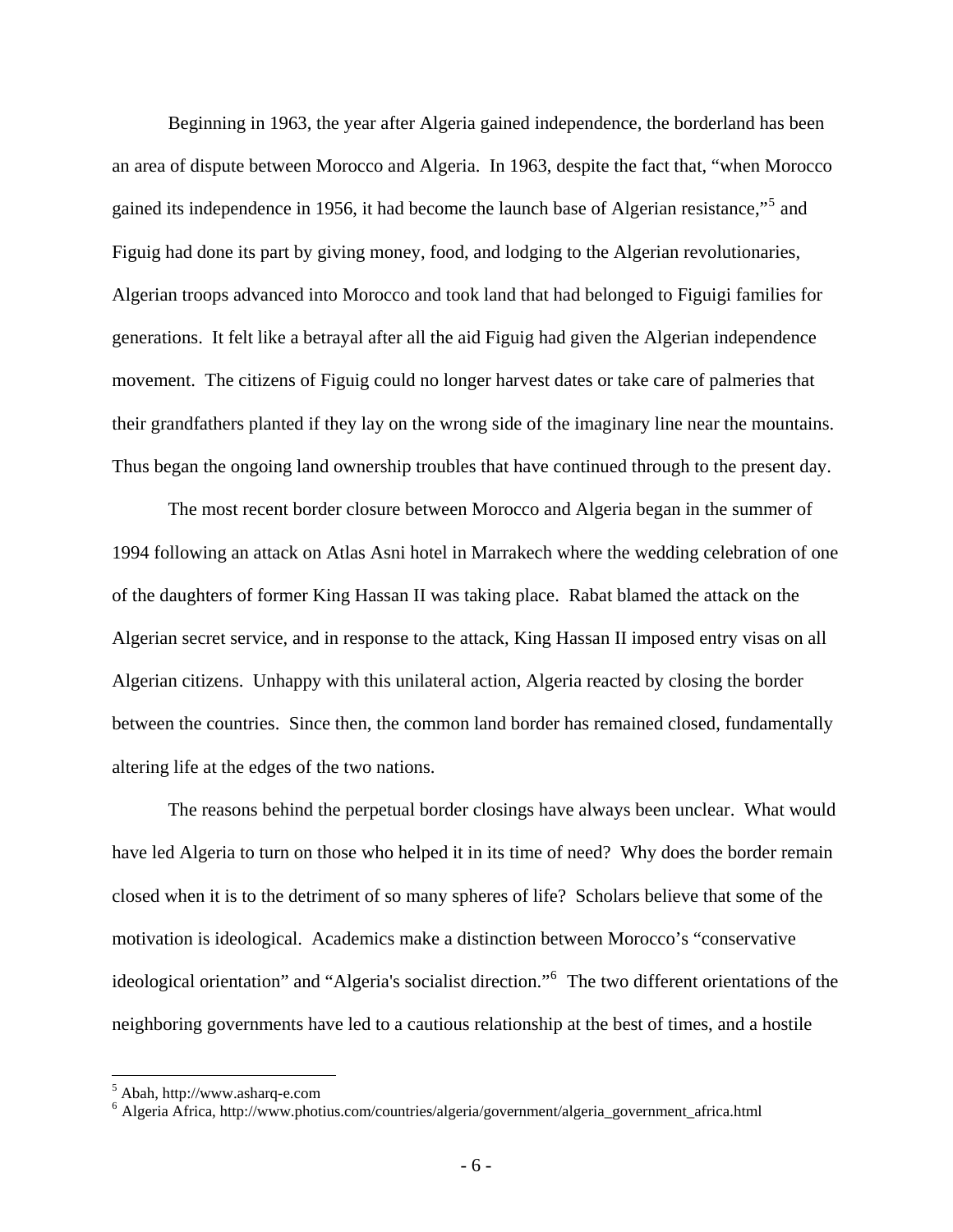one at the worst. The monarchy of Morocco is wary of the militaristic government to its east, because it is from there that antiroyalist sentiments penetrate the country. The 1973 antiroyalist uprisings in Figuig were backed and ignited by Algerians and people sympathetic to the Algerian government. Since 1973, many of the people I interviewed have said that Figuig has been under punishment from the Moroccan government, and the punishment has been carried out as an era of neglect: no investment in infrastructure, no defense against the ever-encroaching Algeria. The ideology of the socialist country is dangerous to the status-quo in Morocco, and that is one motivating factor for keeping the borders closed, and the disrupting philosophy at bay.

Throughout my time talking with people in Figuig, the issue of the Western Sahara arose repeatedly. I found that the topic of the Morocco-Algeria border is inextricably linked to that of the territorial dispute between Morocco and the Polisario Front and Sahrawis. This has been a relevant, ongoing issue since the late 1970s, and academics agree that, "Algeria's relations with Morocco, its neighbor to the west and most significant Maghrib rival, have been dominated by the issue of self-determination for the Western Sahara.<sup>"[7](#page-7-0)</sup> The border closure from 1975 to 1988 was largely due to the Western Sahara conflict. Though recognized by the United Nations and international community as an independent state, the Western Sahara remains under Moroccan jurisdiction, as it has been since Spain pulled its colonizing forces out of that region of Africa. Enough evidence to prove conclusively that the Polisario is a front for the Algerian government has not been gathered, but it is generally acknowledged that Algeria is, at the least, the financial backing for the revolutionary forces. When the border between Morocco and Algeria was open, it was easy for Algerians to run arms to help the Polisario, and even now, "Most of the approximately 102,000 Sahrawi refugees are sheltered in camps in Tindouf, Algeria."<sup>[8](#page-7-1)</sup> The

<span id="page-7-0"></span> $^7$  Algeria Africa, http://www.photius.com/countries/algeria/government/algeria\_government\_africa.html

<span id="page-7-1"></span>Western Sahara, https://www.cia.gov/library/publications/the-world-factbook/geos/wi.html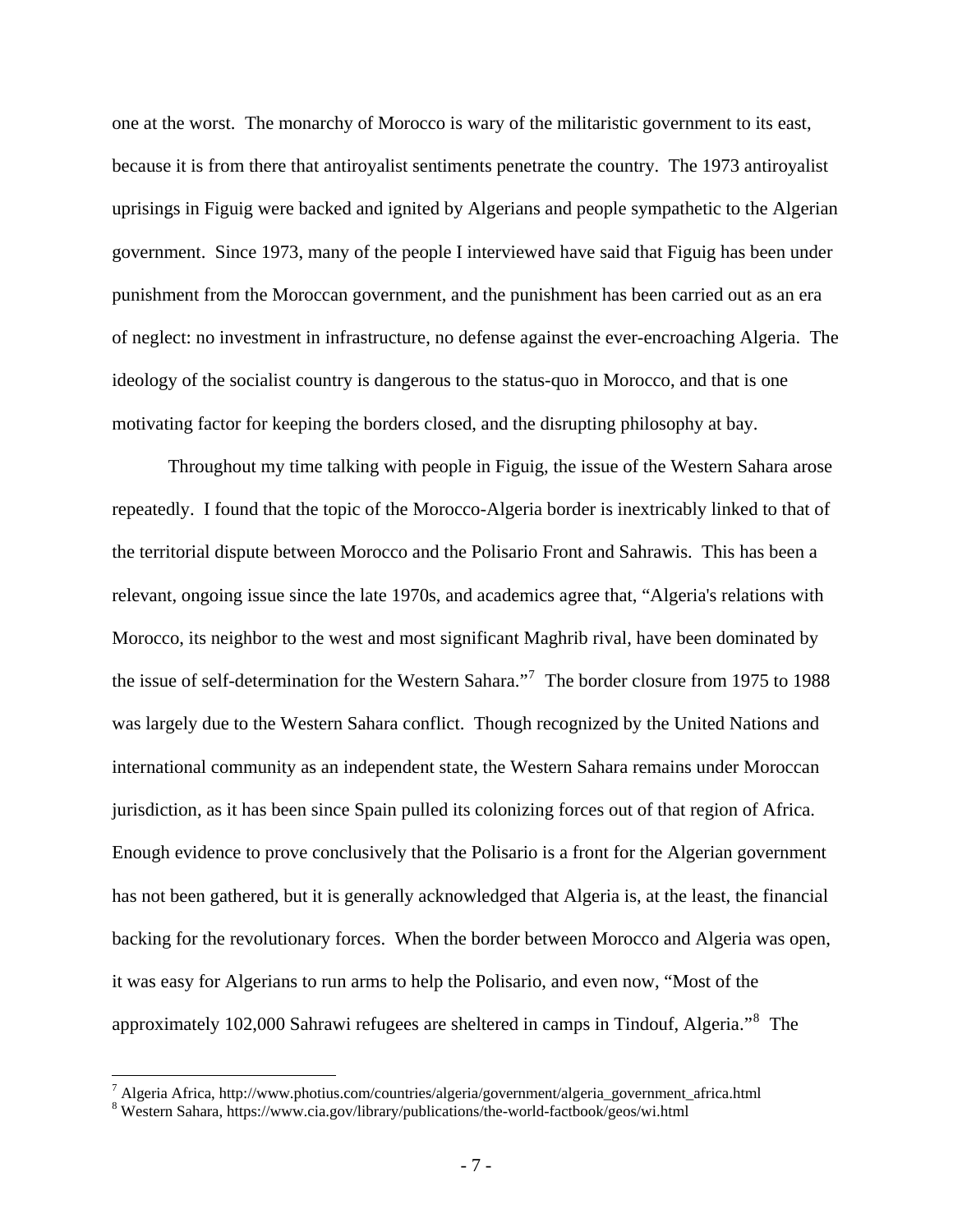individuals I interviewed cited Algeria's desire to have access to the Atlantic Ocean as the motivation for funding the Polisario. As long as Morocco controls the territory, Algeria does not have unlimited access to the potential economic boon of an approach to the sea. If Western Sahara gains independence, Algeria will hold immense sway with a government it helped to install, and thus will be able to negotiate whatever policies they wish regarding costal usage and fishing rights.

Whatever the political reasons behind the border closing and separation between states, I was told unanimously by all my interviewees that the people who reside on both the Moroccan and Algerian sides of the border are united by blood and tradition. A former police officer of Figuig explained, "Whether or not the borders are open or closed, there are things that tie us together." Along the border region, and especially in Figuig, families living on both sides of the border are descendants of the same Amazigh (Berber) tribe, the native inhabitants of North Africa. Families spread across borderlines, which is not difficult to conceive when Beni Ounif, one of the original *ksars* that now lies in Algeria, is but a few kilometers away. As Benjamin Stora states in his book, *Algérie, Maroc: Histoires parallèles, destines croisés*, that "the people of this divided territory have the same language, the same culture, the same faith."<sup>[9](#page-8-0)</sup> Because of these extremely close ties, the border closing is all the more tragic, as families who are physically close, and neighbors that have so much in common, are unable to interact.

The history, the political intrigue, and the sameness of the border population make for a complex situation along the Morocco-Algeria frontier that defines the way life is lived in border cities.

<span id="page-8-0"></span><sup>&</sup>lt;sup>9</sup> Stora 116.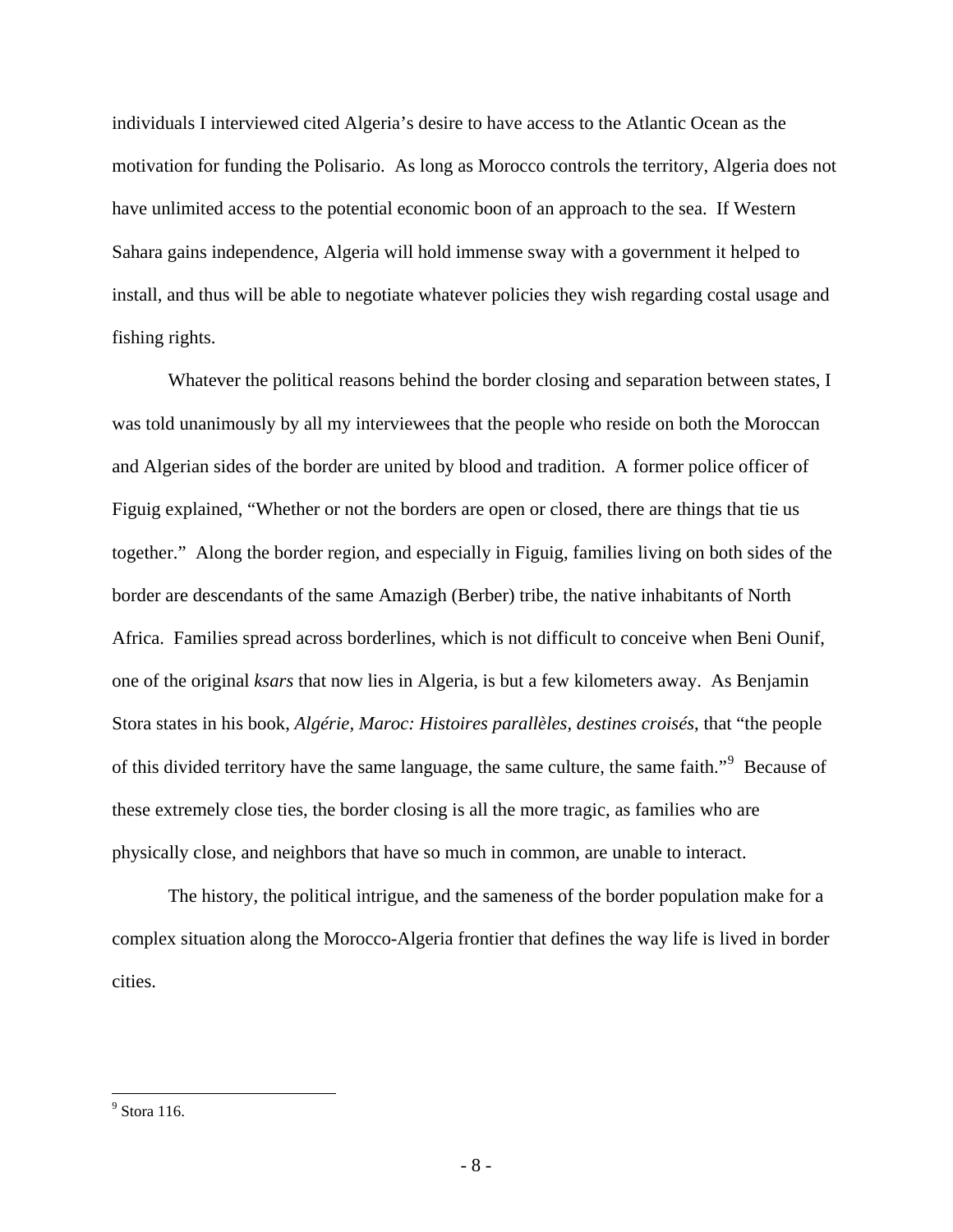### <span id="page-9-0"></span>**2. The Border Economy**

The first thing that Touria Amrou, the owner of a photocopy shop in Figuig, said when I asked her about Figuig's economy was, "It is the major problem. Especially the economy." [10](#page-9-1) Even as a brief visitor, I could tell that there is not much commerce or monetary flow occurring in Figuig, that "the closing of the border translated into a stagnation of commerce, hotel business, and urban activities in the border cities."<sup>[11](#page-9-2)</sup> The pace of life is slow, businesses close for hours a day, there are few things to attract the tourist set despite the rich history of the city, and there are few office buildings, the ones that do exist are largely unidentifiable from the houses or empty buildings around them. Since the border closing, Figuig's economy has come to a standstill. There are few jobs in this forgotten city at the edge of the country, and Figuigis continue to leave for larger cities in Morocco, or for cities abroad where they have a chance to make a living. Many of the people that remain in Figuig live off the remittances of family members living abroad or in other regions of the country.

 A history teacher I interviewed while in Figuig explained that city's dependence on Algeria was the cause of the economic crash when the borders closed. Figuig, I learned, was more intertwined economically with the south of Algeria than with the north of Morocco. Its geographic location (a two-hour bus ride from Bouarfa, the nearest Moroccan city) makes it difficult for citizens to rely on other areas of Morocco to stimulate their economy. Algeria is closer, more similar, and has a history of economic relations with Figuig. When the border closed, however, all legal trade stopped. Inhabitants of Beni Ounif could no longer buy fresh Figuigi dates, and citizens of Figuig no longer had easy access to affordable cigarettes or fossil fuel sources. A large customer sector for Figuigi businesses was lost. Prices on goods in Figuig

<sup>&</sup>lt;sup>10</sup> Amrou, Touria. Personal interview. 22 April 2008.

<span id="page-9-2"></span><span id="page-9-1"></span> $11$  Berriane, et al. 425.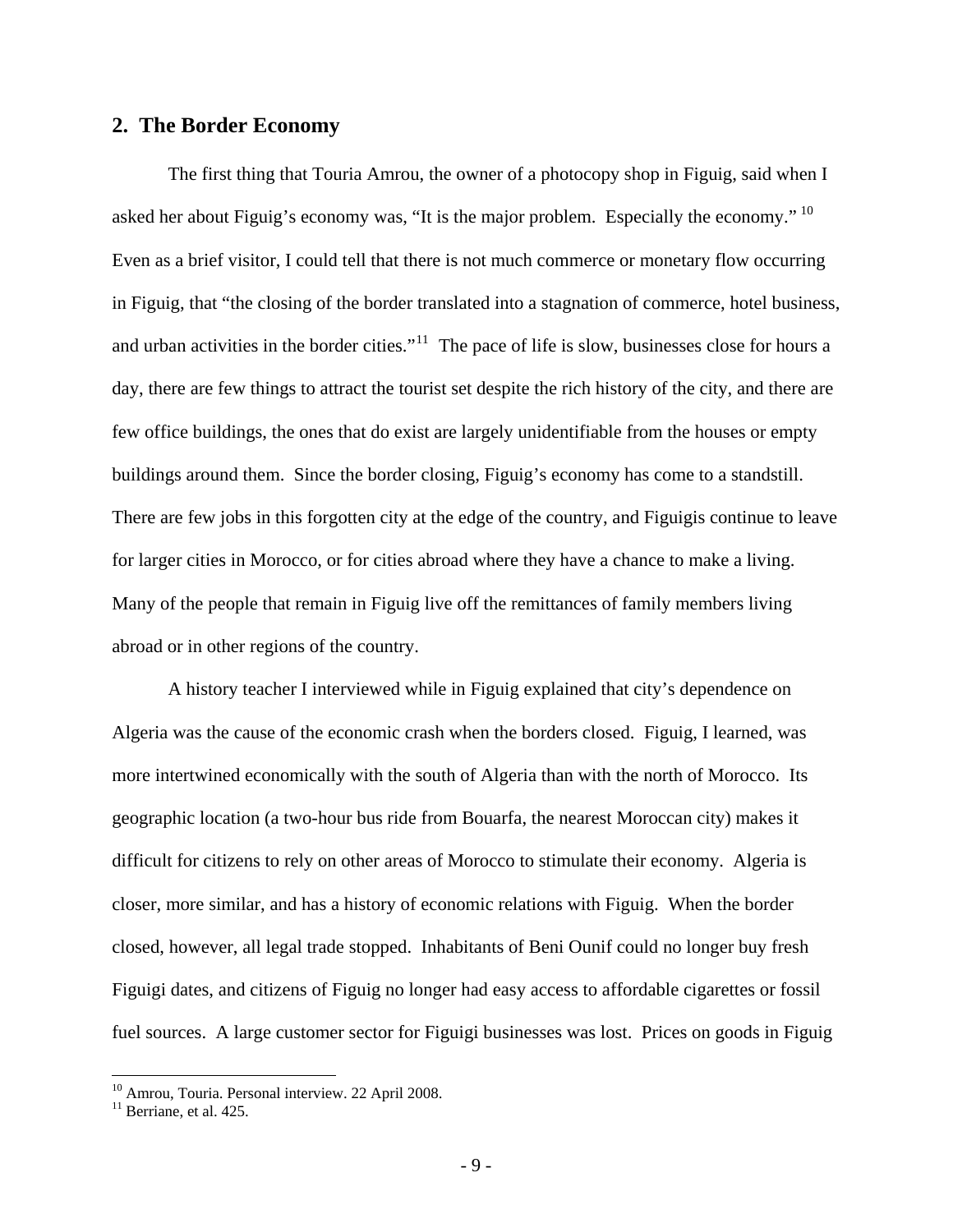rose almost across the board. Petrol and natural gas became extremely expensive, as did the prices of many manufactured goods. If a Figuigi does not want to participate in illicit economic activity, he or she will find herself paying sometimes more than double the pre-border closing price of goods.

 Aside from commerce and trade, the border closing has decimated the tourist economy in Figuig. Previously, the city was an important stop for people passing through Morocco to Algeria and to the rest of North Africa. It was a stopover for pilgrims on their way to Mecca. It was an entry and an exit point in the extreme east of Morocco. Now, it takes a seven-hour bus ride from the last train stop to get to the city. It is at the end of the line. The Lonely Planet guidebook gives Figuig a few scant paragraphs, and though the Rough Guide guidebook speaks highly of the city, it devotes much the same amount of space. With the exception of the annual musical festival, few people make the trip to the border city. While I was in Figuig, I did encounter a handful of French tourists who were making the rounds in their motor homes of the remote locales of Morocco; they were there to learn about a place that others forgot. They fancied themselves real trekkers. I think that speaks volumes for how Figuig is perceived by the tourist set today: remote and unvisited.

It has not just been Figuig itself or other border cities that have lost revenue from cut economic ties with Algeria. The country as a whole has felt the fiscal strain: "Morocco has been losing up to \$1.0 billion per year in trade and tourism revenue because of the closed border, officials and economists said."[12](#page-10-0) The revenue loss is perhaps most evident in the border cities because they have a limited range of economic sectors and thus have no other sources with which to camouflage the monetary loss, and nobody aside from Algeria to rely on to stimulate the economy. However, the closed border is draining the entire country, not just the border

<span id="page-10-0"></span><sup>12</sup> Reuters, http://www.reuters.com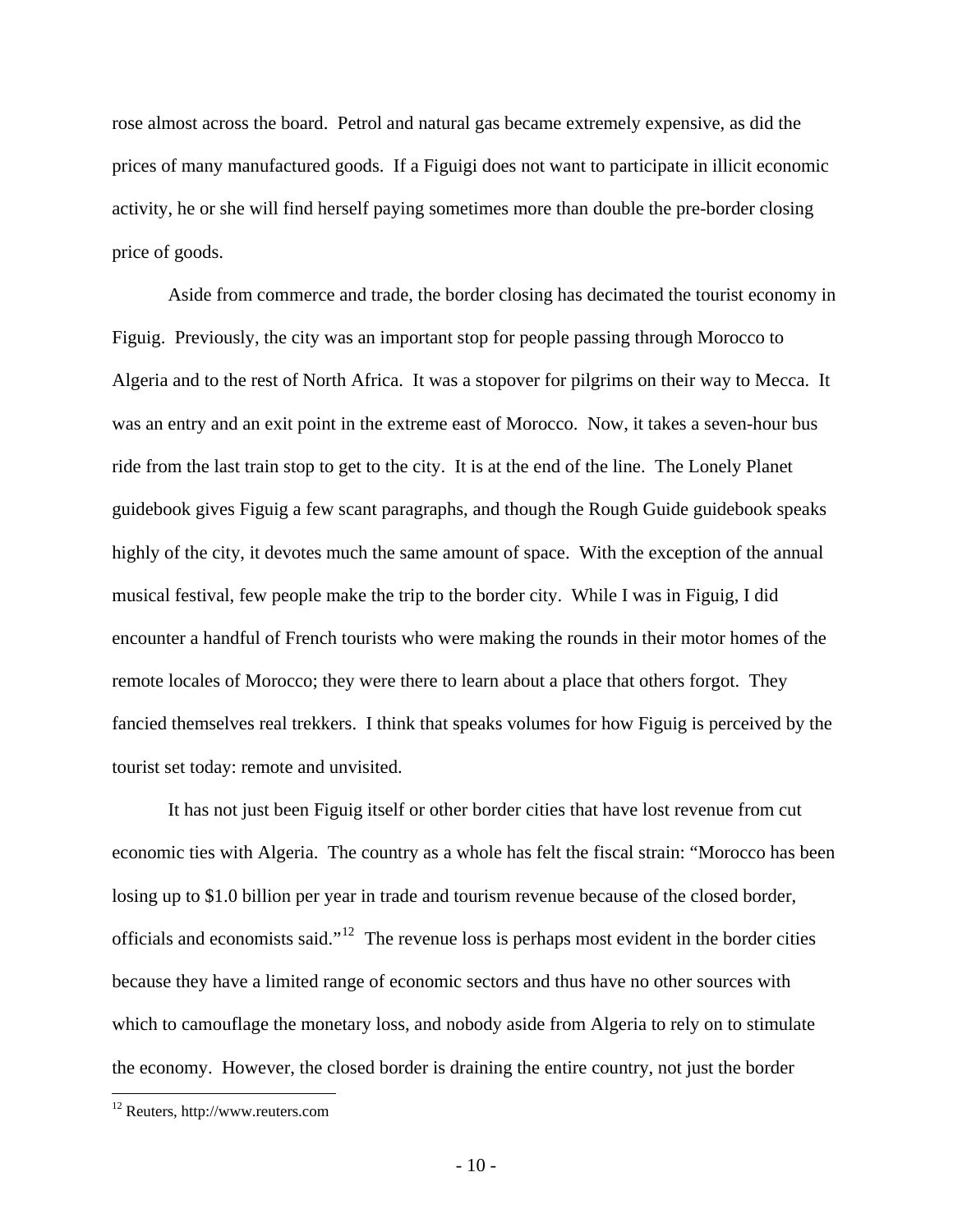<span id="page-11-0"></span>region, of capital that could help fund necessary projects. Opening the border would reintroduce money from tourism, and, "during periods of open borders, the influx of tourists is extreme (in 1991, two million tourists passed between Algeria and Morocco),"[13](#page-11-1) so it stands to reason that the money lost from the inability of people to pass between the neighboring North African countries is a substantial sum. Opening would also reintroduce potentially lucrative trade with Algeria. The negative economic effects of the closed border reach far beyond Figuig, and far beyond the border region. It is a national, not solely a local, economic problem.

### **3. Contraband and Smuggling**

"They know that smuggling is illegal, but they have to do it," Hadda Zegnoun,  $^{14}$  $^{14}$  $^{14}$  an El Assala Association Ensemble Artisanal worker in Figuig, explained to me one morning in Figuig. No one disputed the fact that bringing in and purchasing goods from Algeria is illegal, but also no one seemed to have any real moral conviction that the practice is wrong. How could they afford to disapprove though, when it is their only option? The legal Figuigi economy is in shambles, but people need goods, and they need to be able to afford to purchase those goods. Abderrahmane Chachil, an instructor and coordinator at the Center for Cross-Cultural Learning in Rabat, told me that smuggling activity along the border follows the cycle of border opening and closing: when the border is closed and economic activity is halted, people are forced to turn to the illicit market, "because people couldn't travel easily, they reacted negatively."<sup>[15](#page-11-3)</sup> Being unable to legally transfer goods between countries forced merchants and intermediaries to do it illegally, or to lose their livelihoods: smuggling "compensates for the weakness or absence of commercial exchanges (in the case of the Morocco-Algeria border), and has become a substitute

<span id="page-11-2"></span><span id="page-11-1"></span> $13$  Berriane, et al. 426.<br> $14$  Zegnoun, Hadda. Personal interview. 24 April 2008.

<span id="page-11-3"></span><sup>&</sup>lt;sup>15</sup> Chachil, Abderrahmane. Personal interview. 16 April 2008.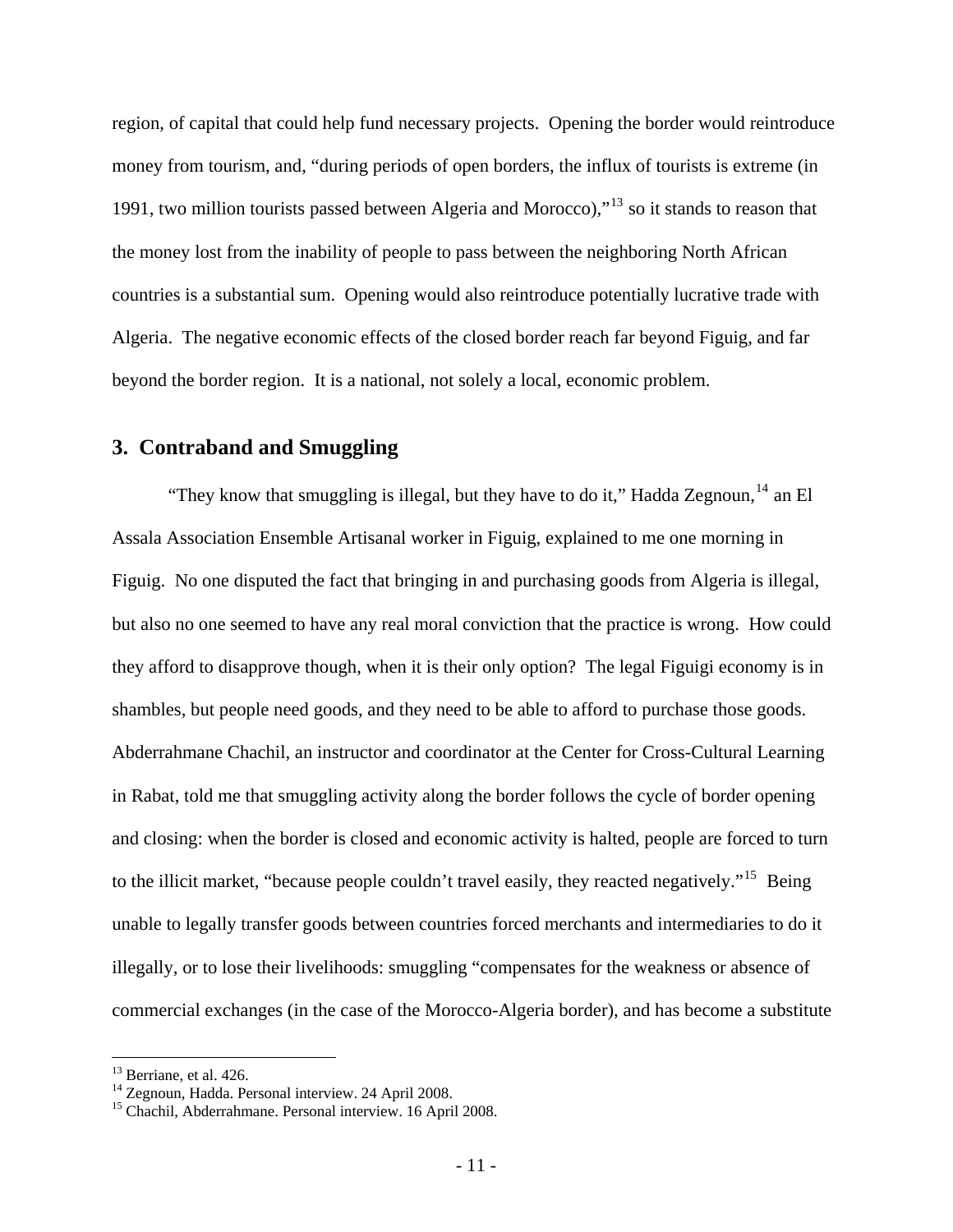urban and regional economy in eastern Morocco."<sup>[16](#page-12-0)</sup> One young Figuigi man estimated that twenty percent of people in Figuig are involved in the contraband business. The mountains surrounding Figuig make it more difficult for effective smuggling to take place compared to a city like Oujda, so the young man said that the rate of people who participate in smuggling in Figuig would stay relatively low at twenty percent.

The necessity and conditions of smuggling once again return to Figuig's geographic location. Not only does the mountainous landscape play a role, but also Figuig's distance from everything else in Morocco influences the activity. A group of Moroccan youths that I spoke with about the topic justified the existence of smuggling and contraband to me by telling me that it is necessary for life because Figuig is so far away – its location in the country necessitates an illegal economy. The most affordable goods in Figuig come from its closest neighbors. For example, a pack of contraband cigarettes from Algeria cost fifteen dirham, while the same pack sold legally would cost thirty-six dirham. The price difference is substantial, and when goods other than cigarettes, such as petrol, gas, and clothes, are considered, the necessity of the products in question becomes more apparent. All of my interviewees commented negatively on the increase in price of goods that were previously affordable for everyone.

One of the men I interviewed worked as a police officer in Figuig for twelve years after years working in larger, western cities. Though he maintained that police work in Figuig was never very challenging or thrilling, he confirmed that the amount of smuggling significantly increased every time the borders closed. He told me that, if caught, a smuggler faces arrest and a prison sentence. The time in jail depends on what is being smuggled and how it is accomplished. The former police officer estimated sentences ranging from three to twenty years. He did also say that if terrorism was a suspected factor, Interpol becomes involved. Never did he mention

<span id="page-12-0"></span><sup>&</sup>lt;sup>16</sup> Berriane, et al. 425.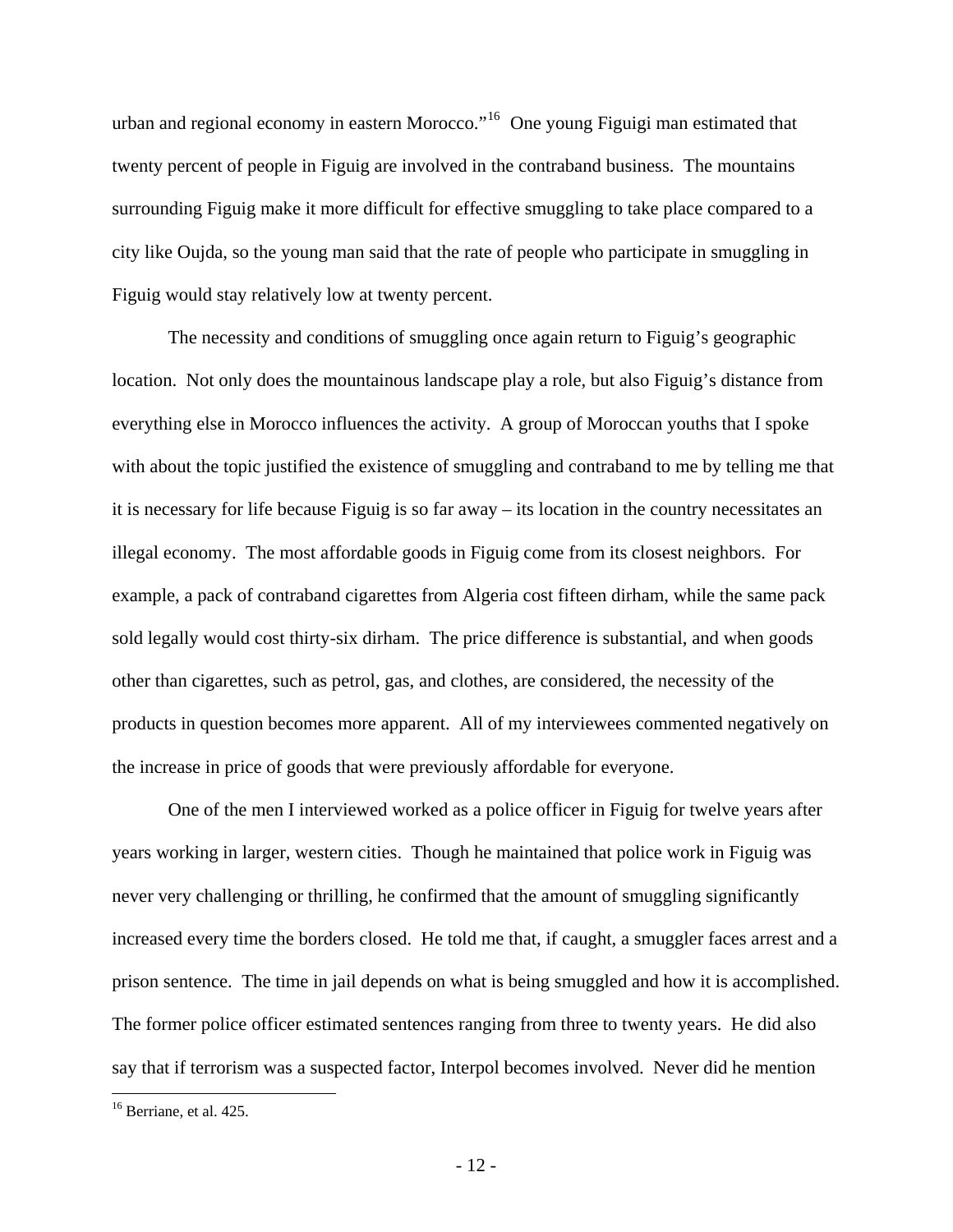<span id="page-13-0"></span>shooting or harming perpetrators in any way; however, force was one of the main concerns and deterrents to the illegal activity, according to the Figuigi youths with whom I spoke. The young men told me that smuggling is a very dangerous business, because if the Algerian soldiers along the border see what is happening, the smuggler is shot. The youths made no mention of Moroccan forces harming smugglers, and neither did the former police officer, but I wonder if that was more out of pride for their own countrymen, or if that was entirely factual.

Smuggling and contraband have become key aspects of life not only in Figuig, but also in cities along the entire Morocco-Algeria border. With the border closure, legitimate economic activity is halted, but people still need to obtain the goods and money that they require to live, so they turn to prohibited measures.

### **4. Healthcare**

 $\overline{a}$ 

In an isolated city such as Figuig, one would think that the available health facilities must be of a high quality. The citizens, after all, would not be able to easily access medical care other than what the city itself provides. Unfortunately, this is not the case in Figuig. I visited the hospital while in Figuig, and found that it resembles a clinic, not a hospital with the resources to provide quality medical care for a variety of ailments. Hadda<sup>[17](#page-13-1)</sup> confirmed the lack of adequate care in the Figuig Hospital through her own experience. This past year, her father and mother both fell ill and had to seek medical attention. When they arrived at the Figuigi hospital, the doctor diagnosed them, but then told her parents that the hospital could not provide the care that they needed to get well; the facility did not have the supplies to treat them. As a result, Hadda had to take her parents to Bouarfa and Oujda to get the treatment they required. The trip was long, especially while traveling with invalids, and added to the cost of the already expensive

<span id="page-13-1"></span><sup>&</sup>lt;sup>17</sup> Zegnoun, Hadda. Personal interview. 24 April 2008.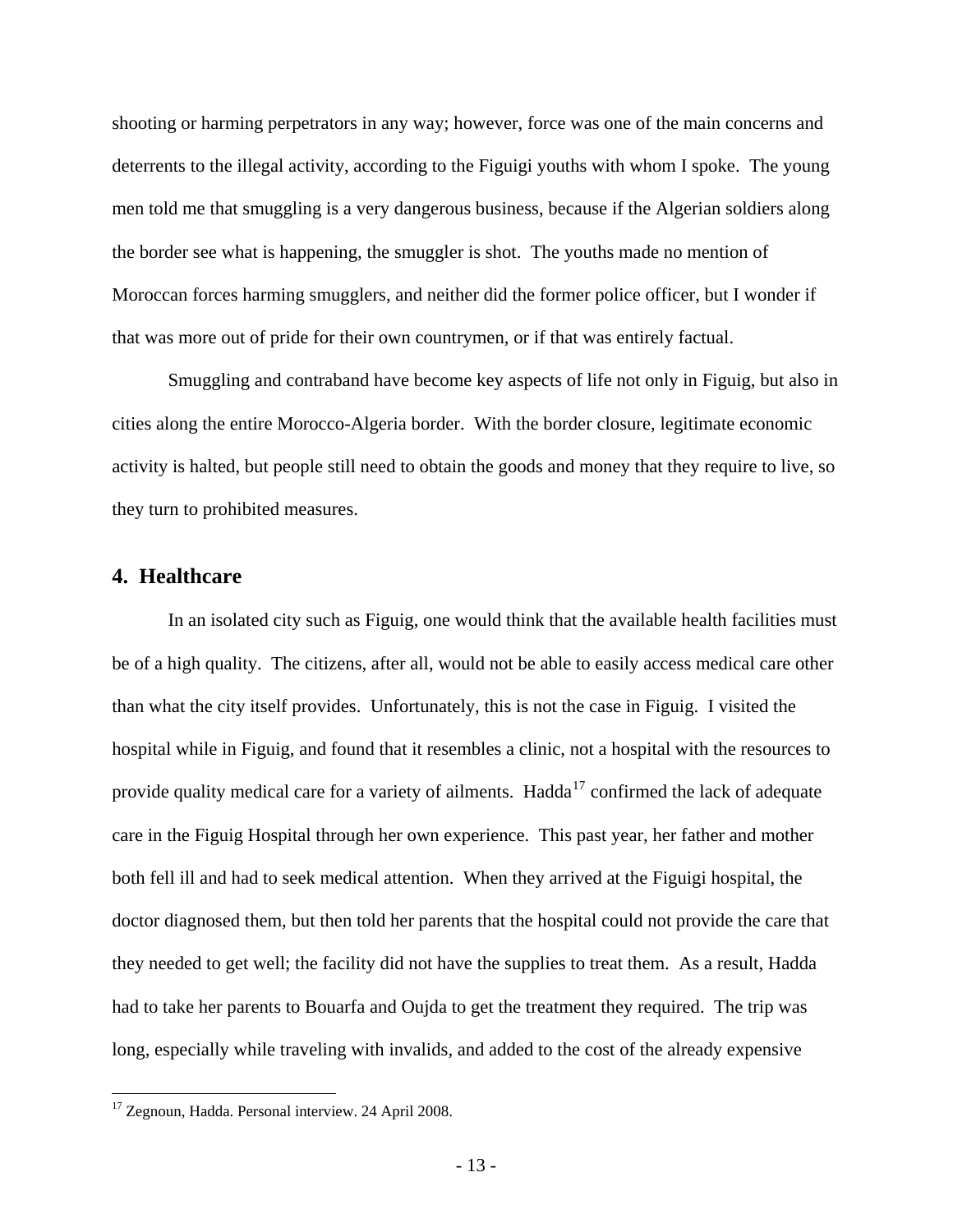medical care. The alternative was to leave her parents without treatment, but since Hadda had the means with which to obtain care, there was no deliberation involved.

Not everyone in Figuig is lucky enough to be able to afford to travel to Bouarfa or Oujda for medical treatment. Some are too ill to travel. Some do not have the money to do so. Hadda said that pregnancy has become more dangerous in Figuig, both in the city and in the nomadic community that lives in the surrounding lands. She said that the Figuigi hospital is unequipped to deal with especially difficult cases, and that if the woman is already at the hospital seeking care, it is usually too late to be able to make even the two-hour bus ride to the next-nearest Moroccan hospital in Bouarfa. The overall health of the city, I was told, has decreased as a result of lack of convenient and affordable medical treatment.

When the borders are open, a Figuigi high school history teacher told me, Algeria is the first choice for hospitalization. The hospitals there are closer, less expensive, and provide better service. Touria<sup>[18](#page-14-0)</sup> was the first to bring up the subject of healthcare with me in my series of interviews. She is disabled and has to use crutches to walk, and so has had ample experience with the healthcare system in Figuig. Touria told me that before the borders closed, she sought all medical care in Bechar, Algeria. There is a large hospital there with good doctors and facilities. It is the closest facility to Figuig, and is less expensive than Oujda. Moroccans who live on the border regularly took advantage of the nearby Algerian facility, and saw healthier lives because of it. Now, due to the closed land border, Figuigis can no longer access services that could save their lives. If they want to receive premium care, they now need to make the seven-hour journey by bus to Oujda, as the hospital in Bouarfa still lacks some services. Were the borders to open, Touria predicts that the overall health of the city would rise, and fewer people would die and remain ill due to lack of access to required healthcare.

<span id="page-14-0"></span><sup>18</sup> Amrou, Touria. Personal interview. 22 April 2008.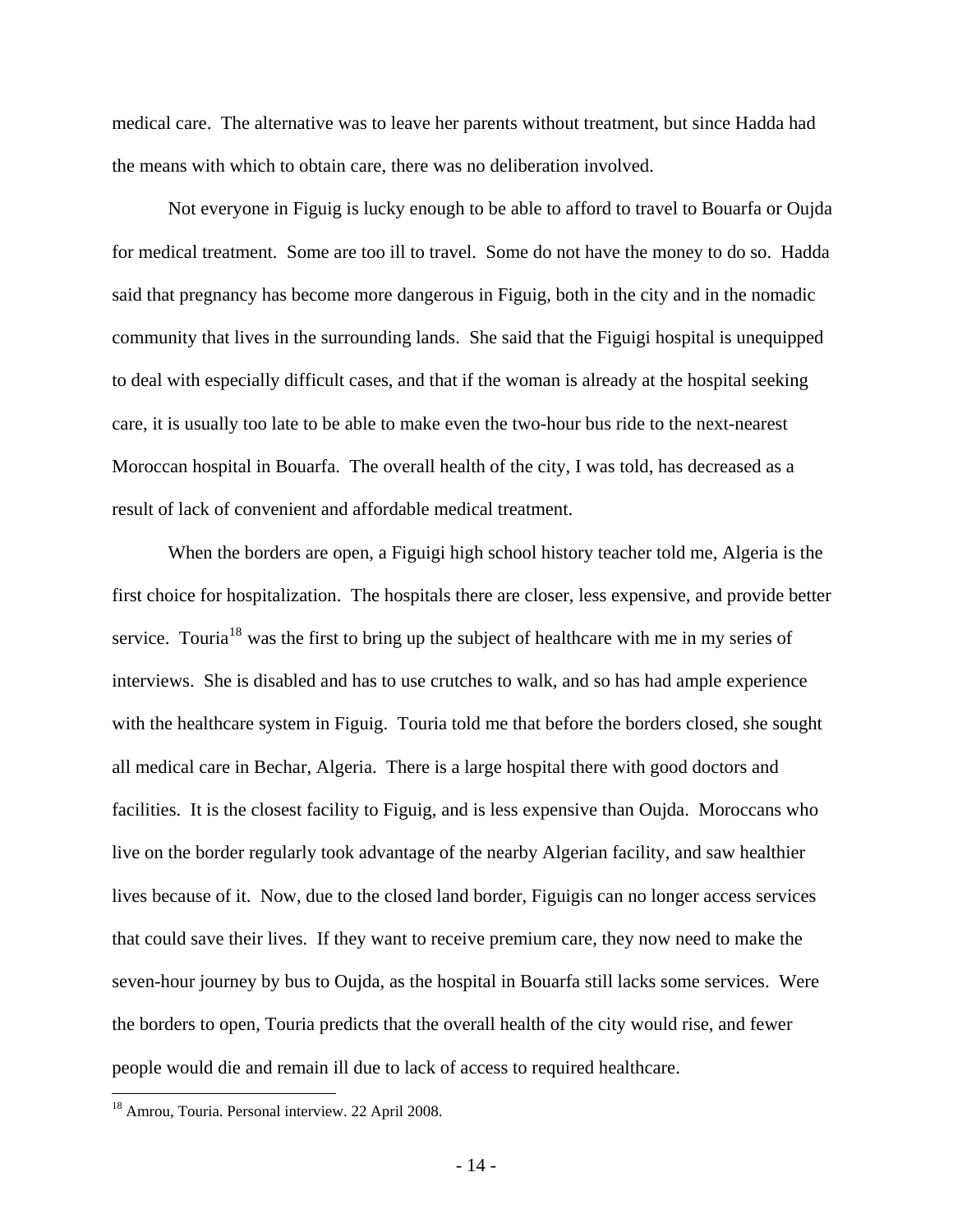## <span id="page-15-0"></span>**5. Land Ownership**

 To one who has not seen the Morocco-Algeria border control station on the road from Figuig to Beni Ounif in Algeria up close before, the location of it does not seem to make much sense: it is in the middle of a palmerie. Indeed, that is how much of the rest of the border near Figuig is, cutting up property lines. For people who have experienced the continuous conflict over land and border issues, the location of the border does not come as a surprise, but it is just as puzzling and distressing. Much of the land just on the other side of Morocco's border with Algeria is former Figuigi property. The past generations of Figuig planted the palmeries there, carefully tended the trees, and harvested the dates, passing the gardens from father to son, until now, when the gardens have become inaccessible because of the border closure. It seemed ridiculous to me, as I leaned against the metal roadblock just outside the Moroccan guard building, that the family who owned the tree next to me could feasibly harvest their crop, but the people who wanted to get dates from the tree six feet in front of me were prevented from approaching it by governmental decree. There was nothing divisive in the border palmerie other than an imaginary line drawn up by politicians in cities far away.

The issue of occupied land was one of the most heated I encountered during my research in Figuig. Farmers, people whose livelihoods come from the palmeries, make up a large portion of the population of the city. Throughout history, when more and more palmeries came under Algerian control, it did not create only an economic problem, but also one of identity and ownership. The trees stand as a testament to many generations' hard work, and are a symbol of life and prosperity in a family. The destruction and isolation of the palmeries is an issue that brings forth much emotion in the population. I was walking with a Figuigi man along the border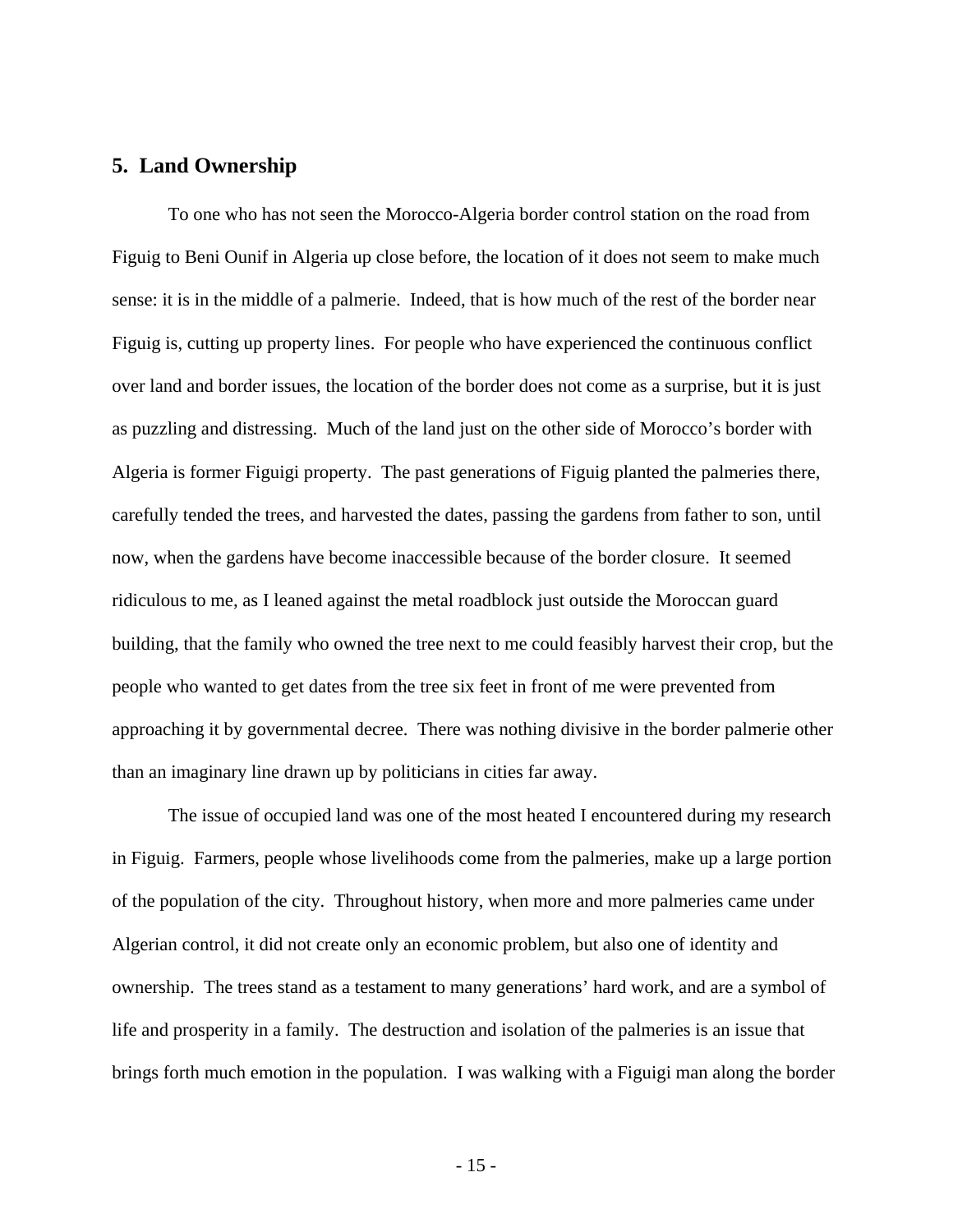between two mountains by the river. There was once a palmerie that lined the banks of the water, stretching into what is now Algeria. Some trees remain on the Moroccan side, but they are overgrown with other shrubbery, and appear distended. Omar, the man, began to tell me about when he was a boy, how his father would bring him down to this palmerie where their family's trees grew, and how they would sleep under the stars during the summer to better tend the trees and to escape the oppressive heat in the city. He told me about going there for the date harvest, and about how his grandfather had planted the trees and then passed them along to his father. Omar does not farm. He is a schoolteacher. The palmerie that once partially belonged to his family now lies in Algeria, and Algerian soldiers have long since burned the trees on their side of the border to the ground. Omar apologized to me as we stood on a hill overlooking the river valley, explaining that he could not come here and look at this destroyed landscape without shedding tears. $^{19}$  $^{19}$  $^{19}$ 

The dispute over which country owns the land in the area to the east of Figuig has been continuous since Algerian independence, and history is never far from the minds of the people of Figuig. The people I interviewed still expressed shock, disappointment, and disbelief at Algeria taking Figuigi land the year after Figuig had helped them gain independence. The wound still seemed fresh to many I interviewed who expressed similar sentiments to Abdellatif Alitdal, a Figuigi currently working in the United States and back in Figuig for a visit, when he said, "To thank Morocco for its help, Algeria gave us a slap in the face and took our land."[20](#page-16-1) Mohammed Slimani, the tour guide at Hotel Figuig, lamented the fertile land as, "lost riches."<sup>[21](#page-16-2)</sup> The money that could come from the date harvest of the disputed trees is lost to everyone. Figuigis cannot reach their families' trees, because if they try to cross the border to care for them, Algerian

<sup>&</sup>lt;sup>19</sup> Omar. Personal interview. 24 April 2008.

<span id="page-16-1"></span><span id="page-16-0"></span><sup>20</sup> Alitdal, Abdellatif. Personal interview. 22 April 2008.

<span id="page-16-2"></span><sup>21</sup> Slimani, Mohammed. Personal interview. 22 April 2008.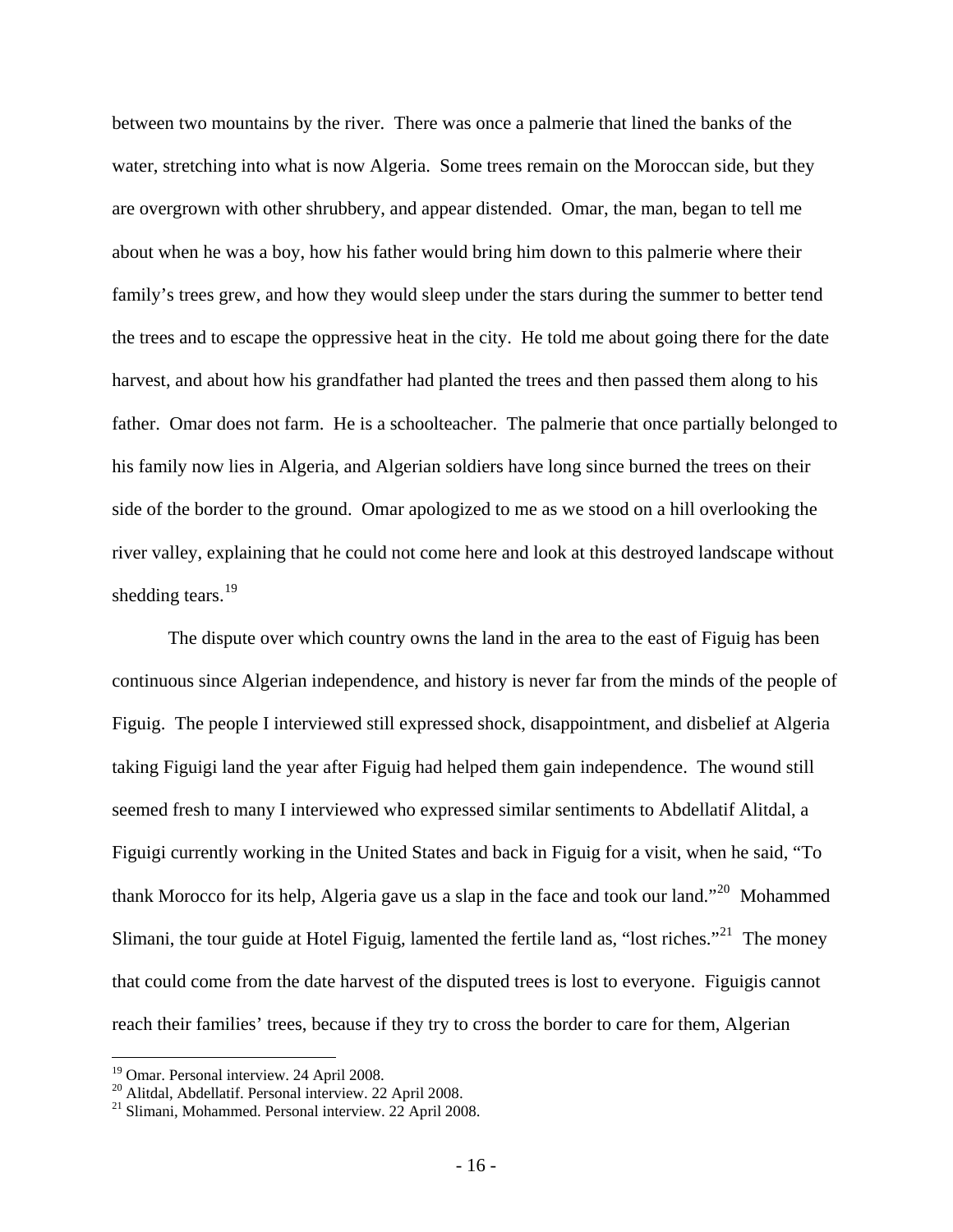<span id="page-17-0"></span>authorities will chase them back into Morocco. The Algerian border citizens of Beni Ounif refuse to cultivate the gardens or harvest the dates because they know that the gardens are not theirs, that the palms belong to the people of Figuig. As a result, when one stands at the border and gazes into Algeria, a forest of dead trees makes the view. All that is left of the palm groves are trunks rising from the dusty ground. Nothing flourishes.

One of the other unanimous comments from the interviewees regarding the occupied land was the lack of governmental action taken to attempt to reclaim the lost land, or to compensate the families who lost their source of income. There is currently an association, I was told, in Figuig that is beginning to address the issue of compensation, but the Moroccan government has been largely silent on the issue. Mohammed Benefice (a requested alias for a Figuigi male I interviewed) attributed the national government's negligence to the state of punishment Figuig has been in since 1973 when it was home to antiroyalist uprisings under King Hassan II. Since the uprisings, the monarchy has taken very little initiative to develop or help the citizens in the far eastern city. Morocco is doing very little to recover Figuigi land, and the people are not happy. Abdellatif took my notebook out of my hands in order to write for himself the sentiment that so many farmers of Figuig feel: "I wish [we] will get back our fathers' land."<sup>[22](#page-17-1)</sup>

## **6. Familial Relations**

 $\overline{a}$ 

 Before the Morocco-Algeria border began its cycles of opening and closing, Figuig did not seriously consider itself part of Morocco, but rather as part of the border region. This mentality stretches through history, originating in the time when that area of the world was part of one Amazigh kingdom. The same customs, traditions, and family lines have survived to the

<span id="page-17-1"></span> $22$  Alitdal, Abdellatif. Personal interview. 22 April 2008.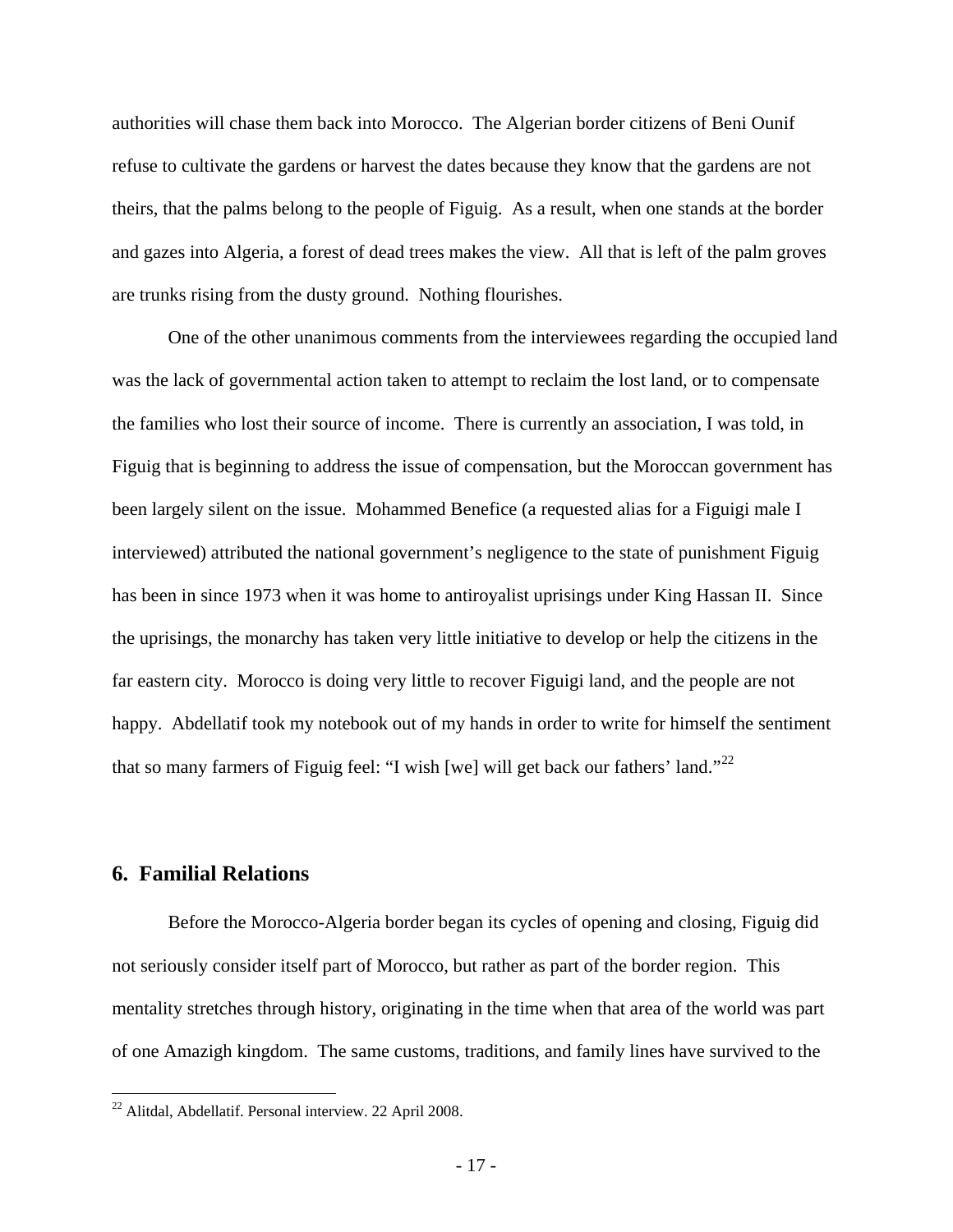present day. Indeed, the Algerian city of Beni Ounif used to be the eight *ksar* of Figuig. Up until 1975, the train station at Beni Ounif read, "Beni Ounif de Figuig," when it was scratched out to differentiate between the countries. After the border closing, many people in the border region found themselves separated from their loved ones who had previously been their closest neighbors.

 One of the men I interviewed in Figuig, Abdelkarim, was born in Beni Ounif. He lived there for the first thirty years of his life until 1975 when, after the Green March into the Western Sahara, Algeria gathered the Moroccans within its borders and kicked them out. Despite the fact that he was born on Algerian soil, Abdelkarim's father was born in Figuig, and that was the basis upon which he was included in the round up. He told me the story of how Algerian soldiers collected the Moroccans and brought them to the border at either Oujda or Figuig. There, they put them out of the trucks, and watched them leave Algeria. They were not allowed time to pack or to bring anything other than what they were wearing. Abdelkarim estimated that 45,000 people were expelled, and ended up in refugee tents in Bouarfa and Oujda. The Moroccan government did what it could to provide food and work for the refugees. Abdelkarim first worked at a boulangerie and then was provided another job posting. Not all Moroccans within Algeria were expelled; the professionals were allowed to stay. Doctors, lawyers, engineers, and the like remained behind. Their families, however, were not exempt. Abdelkarim's brother stayed behind in Algeria, but the rest of the family was removed to Morocco. This forcibly stranded relatives on either side of a closed border. $^{23}$  $^{23}$  $^{23}$ 

 The universal tone I encountered while conducting interviews and asking questions about familial relations across the closed border was profound sadness. "We never see them. It is truly

<span id="page-18-0"></span> $^{23}$  Abdelkarim. Personal interview. 25 April 2008.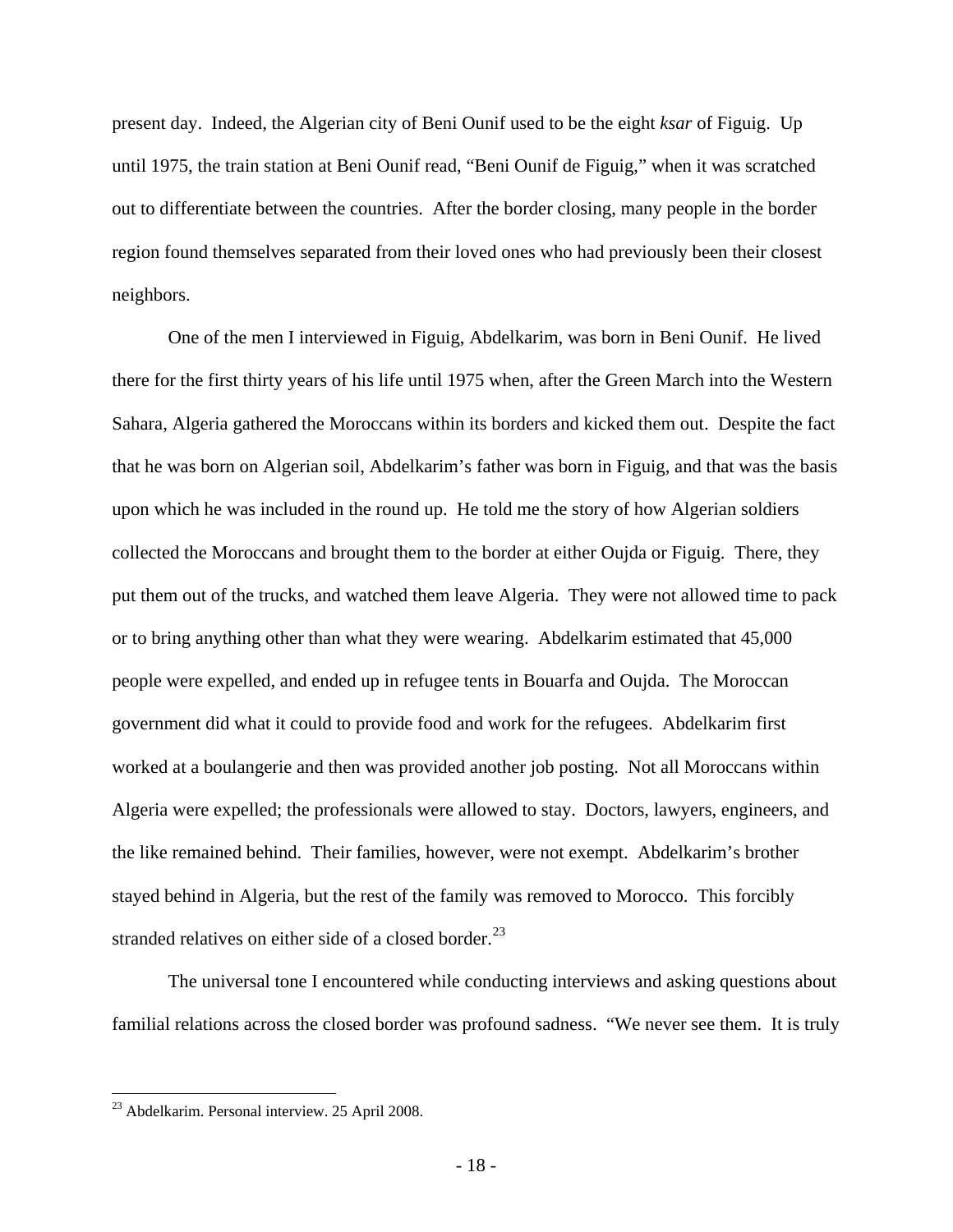a crisis,"<sup>[24](#page-19-0)</sup> Khadija Ettahri, a Figuigi woman licensed for work in public rights, explained about her family members that currently live in Algeria. When the borders are open, it is easy to see one's family; Beni Ounif is a fifteen-minute journey from Figuig by land. However, when the borders are closed, the fifteen-minute journey turns into a long, expensive voyage in which one must travel from Figuig to the airport in Casablanca (which would have taken me over seventeen hours to accomplish by bus and train), take a plane to Algiers, and then make one's way south from Algiers down the other side of the border. Abdelkarim estimated the cost at upwards of 4,000 dirham, and Hadda simply cited the cost as, "a very large amount of money."<sup>[25](#page-19-1)</sup> Most families, if they can afford to make the trip at all, can only do so every few years. Abderrahmane used to see his cousins that live in Algeria every summer. He now sees them every four or five years.<sup>[26](#page-19-2)</sup> During times of border closure, people have to rely on letters and phone calls to communicate with their family members even though they live but a few kilometers apart.

 Fatima Lahyane, a Figuigi woman working with the Ensemble Artisanal, made it clear that it is a "very large problem" when family members cannot be with each other in times of trouble.<sup>[27](#page-19-3)</sup> She has an aunt in Algeria who is very ill but does not have a husband or children to take care of her. Fatima herself cannot afford to make the trip to care for her aunt, and so the aunt is left alone in her time of need. This is not an isolated story of forced separation during times of trial. Hadda's aunt who lives in Algeria could not attend her grandfather's funeral in Morocco because the cost was too expensive and the journey too long.<sup>[28](#page-19-4)</sup> I heard other stories of parents on one side of the border and children on the other. Everyone I spoke with had family that he or she could no longer easily reach, and each person was heartsick over it.

<sup>&</sup>lt;sup>24</sup> Ettahri, Khadija. Personal interview. 22 April 2008.

<span id="page-19-1"></span><span id="page-19-0"></span><sup>25</sup> Zegnoun, Hadda. Personal interview. 24 April 2008.

<span id="page-19-3"></span><span id="page-19-2"></span><sup>&</sup>lt;sup>26</sup> Chachil, Abderrahmane. Personal interview. 16 April 2008.<br><sup>27</sup> Lahyane, Fatima. Personal interview. 22 April 2008.

<span id="page-19-4"></span><sup>28</sup> Zegnoun, Hadda. Personal interview. 24 April 2008.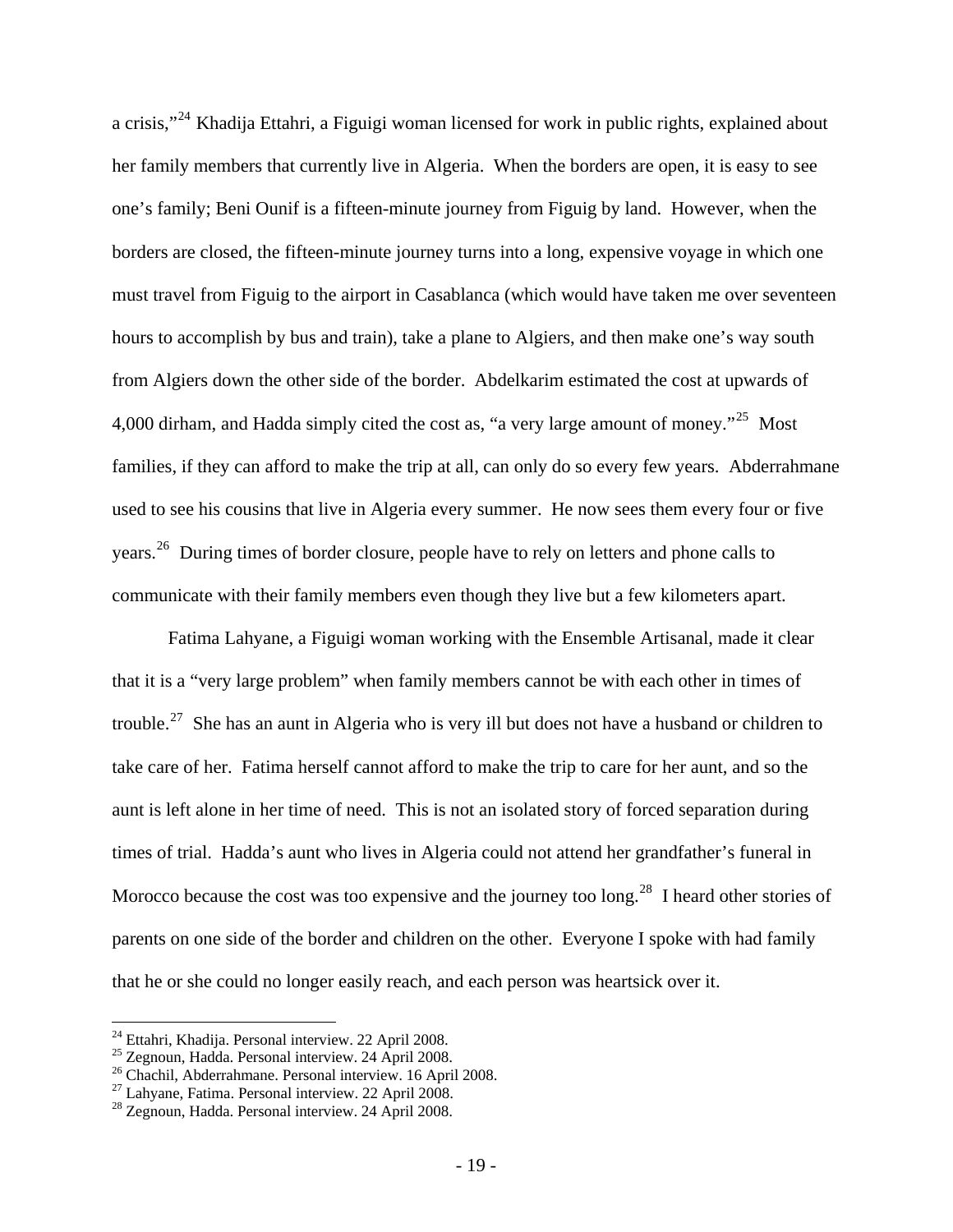<span id="page-20-0"></span> In a culture that is so extremely family-oriented, the separation of extended families and support networks strikes a harsher blow. The border closing has disrupted familial relations and ties, and it is the everyday citizens who are suffering, not the governmental officials who made the decision to close the border in the first place.

### **7. The Future of the Border**

A communiqué issued on Thursday (March 20th) by the Moroccan Ministry of Foreign Affairs said: "The Kingdom of Morocco reiterates its willingness to open a new page in the relationship between the two neighbouring countries, taking into account their common past and shared destiny." The ministry added, however, that some of Algeria's "statements have indicated that finding a definitive solution to the question of the Moroccan Sahara is a prerequisite."<sup>[29](#page-20-1)</sup>

 On March 20, 2008, after the latest round of talks in the United States with the Polisario Front, Morocco called for the opening of its border with Algeria. The border remains closed. Algeria refused the proposition. The Algerian government says that it recognizes the benefits of opening the border, but has said that it will remain closed until certain political situations, namely the Western Sahara issue, can be resolved. The people I interviewed in Figuig were not always aware of the recent offer to open the border, but most people cited the Western Sahara conflict as one of the major obstacles toward an open border. Abdellatif was aware of Morocco's recent offer, and explained Algeria's refusal on the basis that Algeria wants Morocco to keep spending money in Western Sahara so that Algeria can, one day, more easily dominate North Africa.<sup>[30](#page-20-2)</sup>

 Everyone I interviewed distinguished between the will of the two national governments and the will of the citizens of both countries. "We are brothers," Touria told me, but the politics

<span id="page-20-1"></span><sup>&</sup>lt;sup>29</sup> Touahri, S., & Fethi, N. (2008).

<span id="page-20-2"></span><sup>30</sup> Alitdal, Abdellatif. Personal interview. 22 April 2008.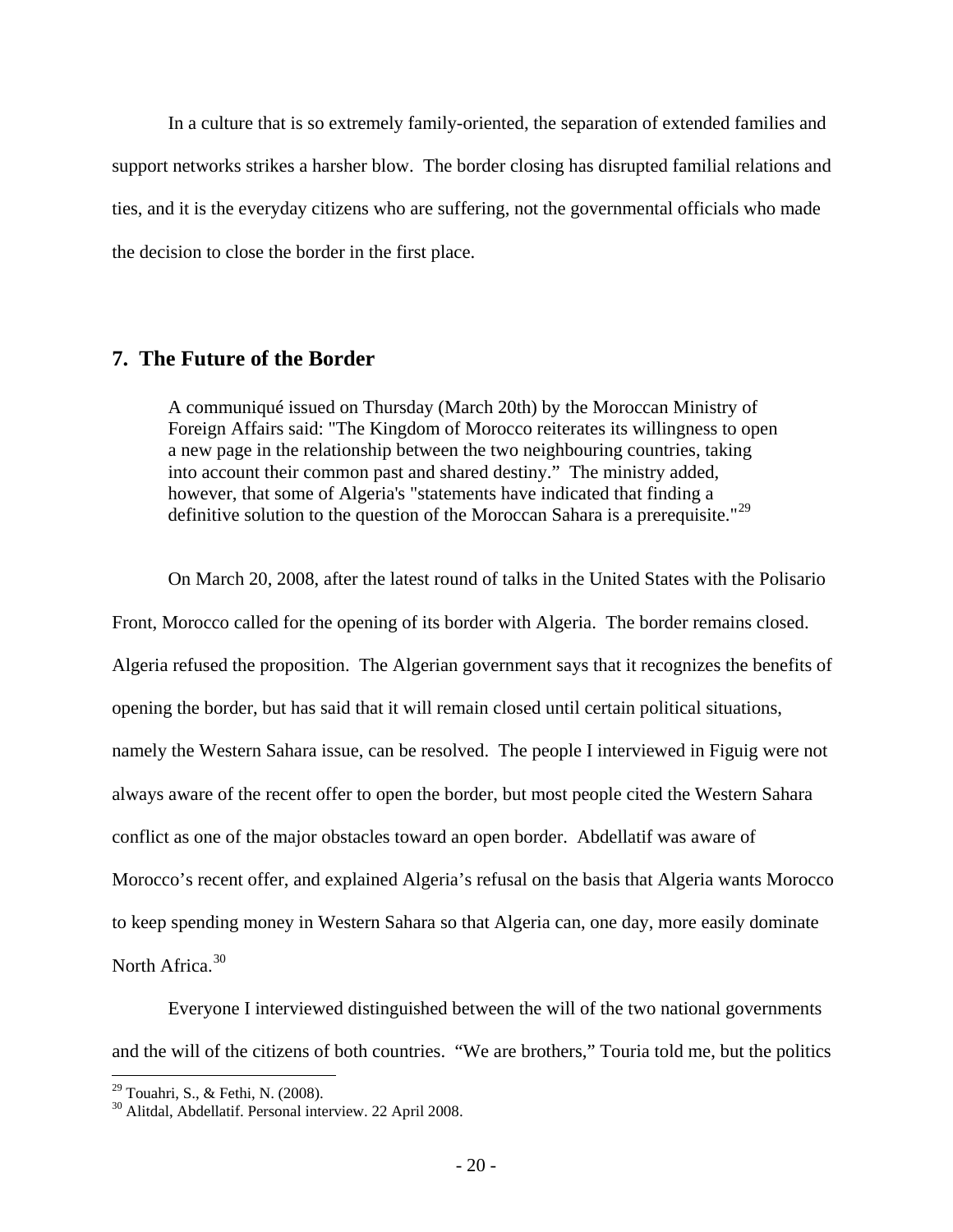of the situation is what controls the border situation.<sup>[31](#page-21-0)</sup> The majority of the Algerian population wants the border to open, I was told, despite the fact that is has been Algeria that refuses to change the status quo. The Chaouia is an anti-Morocco group in Algeria that upholds the necessity of the closed border. The group controls many positions in the military, which, in turn, controls the government, and it is the government that makes the decisions, not the more sympathetic Algerian population. The Moroccan government itself has some reservations about normalizing ties with Algeria, concisely summarized by Abdellatif: "Fear of instability, that's the most of it."<sup>[32](#page-21-1)</sup> The threat of terrorism, it is believed, will increase if the land border is opened because arms movement from Algeria will be easier. There is also the threat of antiroyalist ideologies entering Morocco from the socialist state. The borders remain closed for political reasons, even though the people that the closure most affects desperately want a change.

Another reason an interviewee gave for Algeria's latest refusal to open its border with Morocco is the so-called, "Arab Mentality."<sup>[33](#page-21-2)</sup> Omar told me that Arabs all over the world have an inherent lack of trust in each other that prevents them from effectively joining together or negotiating agreements. The lack of confidence in each other is a debilitating factor that permeates all relationships, even those between family members. Because of this, Omar explained, it will be a very long time before anything between Morocco and Algeria can be resolved. As written in a recent news article, "Any talk about prospects of normalization of the relations of the two neighboring countries and the factors of Maghreb unity remain mere ink on paper, unless it is accompanied by a genuine will to open the closed border."<sup>[34](#page-21-3)</sup> Cooperation toward a common goal or common good is missing between the Moroccan and Algerian

<sup>&</sup>lt;sup>31</sup> Amrou, Touria. Personal interview. 22 April 2008.

<span id="page-21-1"></span><span id="page-21-0"></span> $32$  Alitdal, Abdellatif. Personal interview.  $22$  April 2008.

<span id="page-21-2"></span><sup>33</sup> Omar. Personal interview. 24 April 2008.

<span id="page-21-3"></span><sup>34</sup> Ashab, http://www.english.daralhayat.com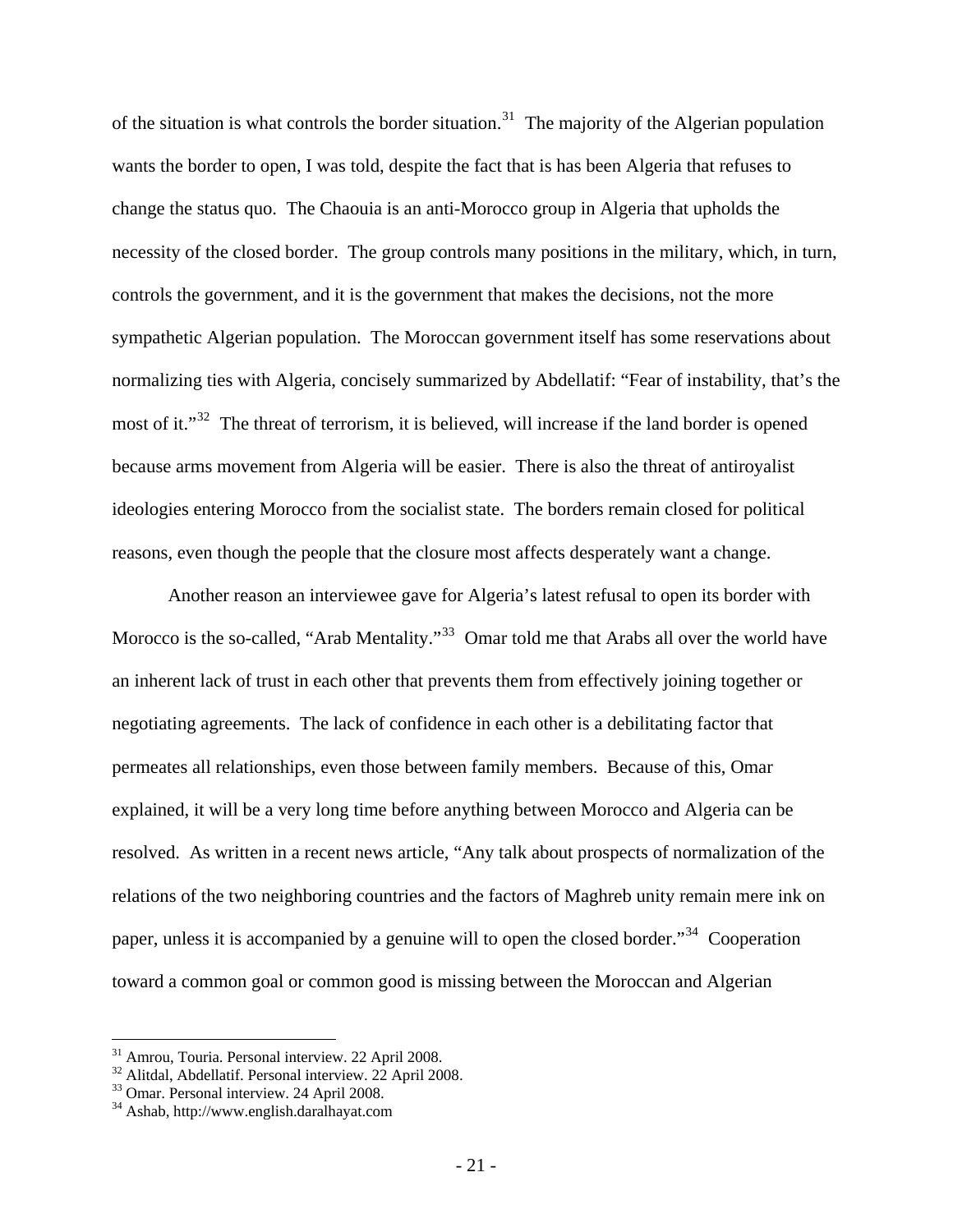<span id="page-22-0"></span>governments, and it seems the genuine will to fix the situation is too. Thus, the borders remain shut, with no foreseeable alteration of current circumstances.

### **Conclusion**

 Out of all the things that I learned during my independent study experience, the extreme relevance of the border situation in Figuig struck me most. Everything that takes place in the city, including the minute things, such as buying a cigarette for an afternoon smoke, are affected by the greater political climate between Morocco and Algeria, and the people are aware of it. They speak with great sadness and frustration about how the Morocco-Algeria border closing has affected the economy (both legal and illegal), land ownership, healthcare, and relations between family members. Everyone I spoke with acknowledged the fact that with the borders closed, Figuig is an isolated, stagnant city, but as Fatima said, "If the border opens, Figuig will become something."<sup>[35](#page-22-1)</sup>

 The economy in Figuig has crashed, smuggling has increased, quality healthcare is lacking, land has been lost, and families are separated. And the people can do nothing about it. "We're the last ones to know…We have no say. That's for sure. They will decide," Abdellatif said in reference to the Moroccan and Algerian governments.<sup>[36](#page-22-2)</sup> The people I spoke with felt that they have no say about, and cannot affect, what happens as regards the international border. They saw themselves, and those people, their families and neighbors, that live on the Algerian side of the border, as casualties of greater governmental decisions. On more than one occasion during my independent study project, the person I was interviewing told me that I was the first person to come to Figuig and ask how people feel about the border closure. They had never

<span id="page-22-1"></span><sup>35</sup> Lahyane, Fatima. Personal interview. 22 April 2008.

<span id="page-22-2"></span><sup>36</sup> Alitdal, Abdellatif. Personal interview. 22 April 2008.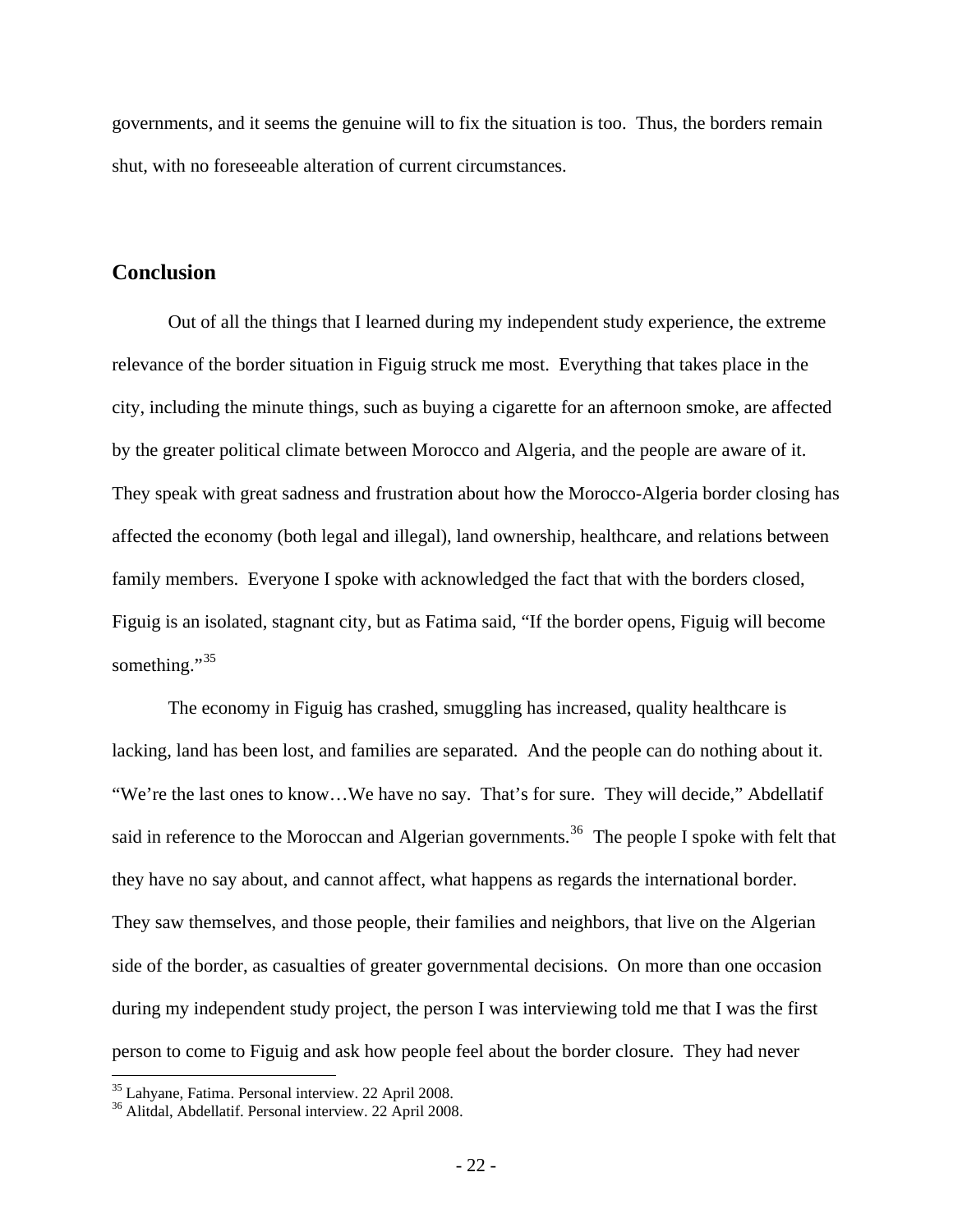before been asked for their opinion on the situation, nor been asked about how the policy decisions affect their lives. I was told that I was the first outsider to care about what they experience every day, and about what they want for the future.

There is always a distinction about what the people want, and what the governments want, but what the people overwhelmingly want is for the borders to open. Life will improve for everyone that way. Not only will the border citizens have a revitalized mode of living in their home cities, but the two countries at large will also benefit from the eased economic flow and personal relations solidified by opening the land border. Unfortunately, if current events are any indication, there is a long way to go before the two nations can gain a friendly relationship. Western Sahara still looms in the background, monarchical and socialist ideals are in opposition, and old rivalries between two nations vying for dominance in North Africa continue under the surface. Abderrahmane believes, and it seems supported by current and historical evidence, that "none of them is really willing to solve the problems,"<sup>[37](#page-23-0)</sup> and no people I interviewed could conceive of a political and international climate in the near future that would result in the borders opening. The current face-off seems destined to last indefinitely until the two nations can overcome their differences.

 After I thought our interview had finished, Hadda stopped me packing up my materials. She leaned toward me, and said slowly as she looked at me, "My last answer: I hope that the border will open."<sup>[38](#page-23-1)</sup> Her words can stand for every single person with whom I spoke. They want the borders open.

<span id="page-23-1"></span><span id="page-23-0"></span> $37$  Chachil, Abderrahmane. Personal interview. 16 April 2008.<br> $38$  Zegnoun, Hadda. Personal interview. 24 April 2008.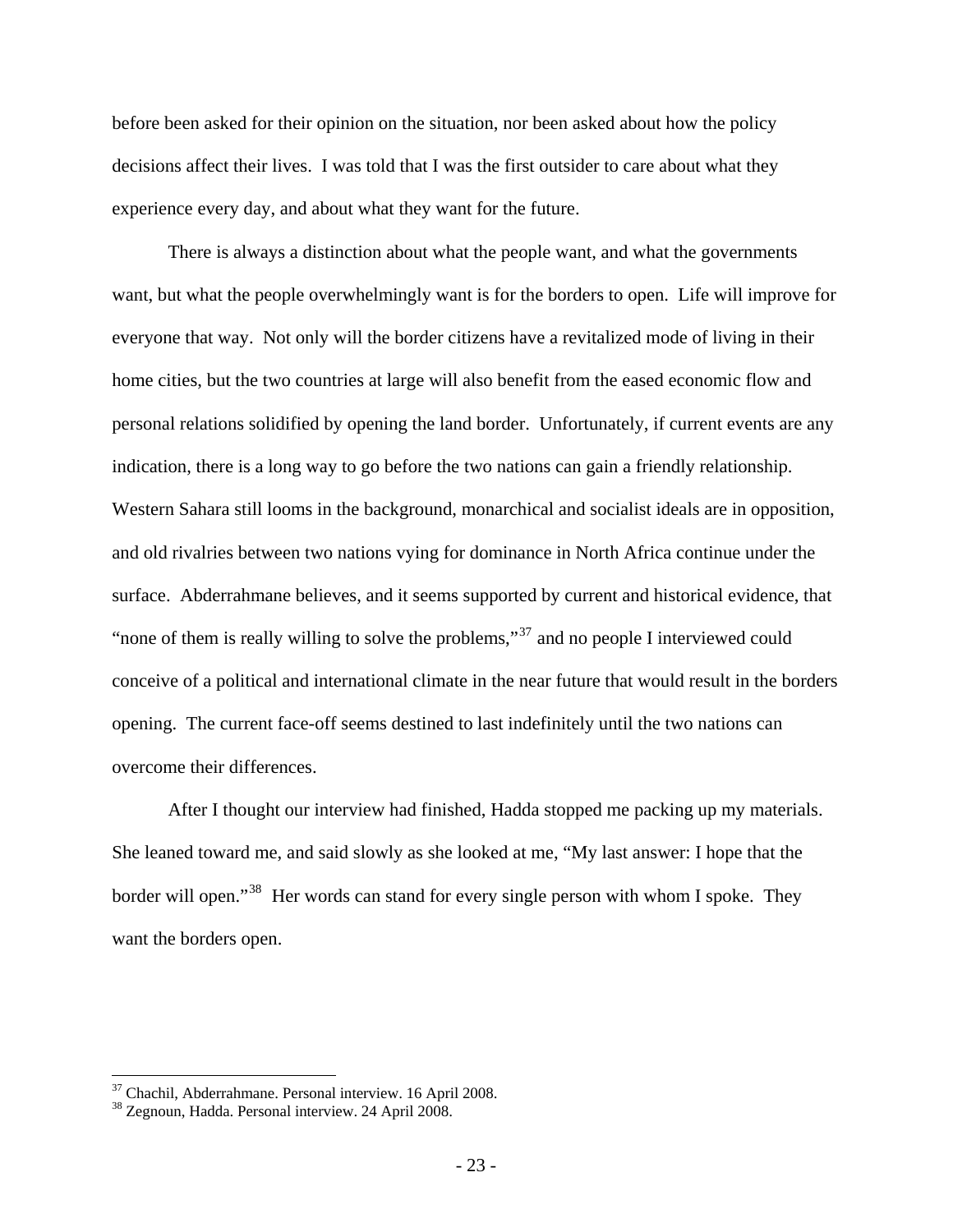## <span id="page-24-0"></span>**Appendix A**

#### **Statement of Consent – English Version**

(Also translated into Arabic)

#### **Purpose of Study**

The purpose of this study is to examine the effect of the border closure between Morocco and Algeria on the lives of individuals in border towns, specifically, Figuig. This study will examine how life in Figuig has changed, how the people of Figuig perceive that change, and what the people hope for in the future regarding the Morocco-Algeria border.

#### **Duration and Elements of Study**

The study will be conducted over a period of three weeks, from April 19 to May 10 2008. It will include observations of participants as well as interviews and fieldwork.

#### **Risks**

The study has no foreseeable risks for participants. However, if you feel uncomfortable with the observation or interview process at any time, you are free to terminate your involvement.

#### **Compensation**

Participation in this study will not be compensated, financially or otherwise. However, your assistance is greatly appreciated by our research team.

#### **Confidentiality**

Every effort to keep your personal information confidential will be made in this project. Your names and other identifying information will be changed in the final write-up, and will only be known to the research team.

### **Participation**

I, the undersigned, have read the above statements. I affirm that my participation in this study is voluntary and understand that I am free to withdraw my consent at any time without penalty.

\_\_\_\_\_\_\_\_\_\_\_\_\_\_\_\_\_\_\_\_\_\_\_\_\_\_\_\_\_\_\_\_ \_\_\_\_\_\_\_\_\_\_\_ Signature Date

I recognize that this study involves interviews and/or observations that may be audio-recorded and transcribed.

\_\_\_\_\_\_\_\_\_\_\_\_\_\_\_\_\_\_\_\_\_\_\_\_\_\_\_\_\_\_\_\_ \_\_\_\_\_\_\_\_\_\_\_

Signature Date

**Research Team:** 

Katherine Solberg 052.35.53.58 solbergka@gmail.com

Researchers may be contacted by e-mail or telephone for any reason.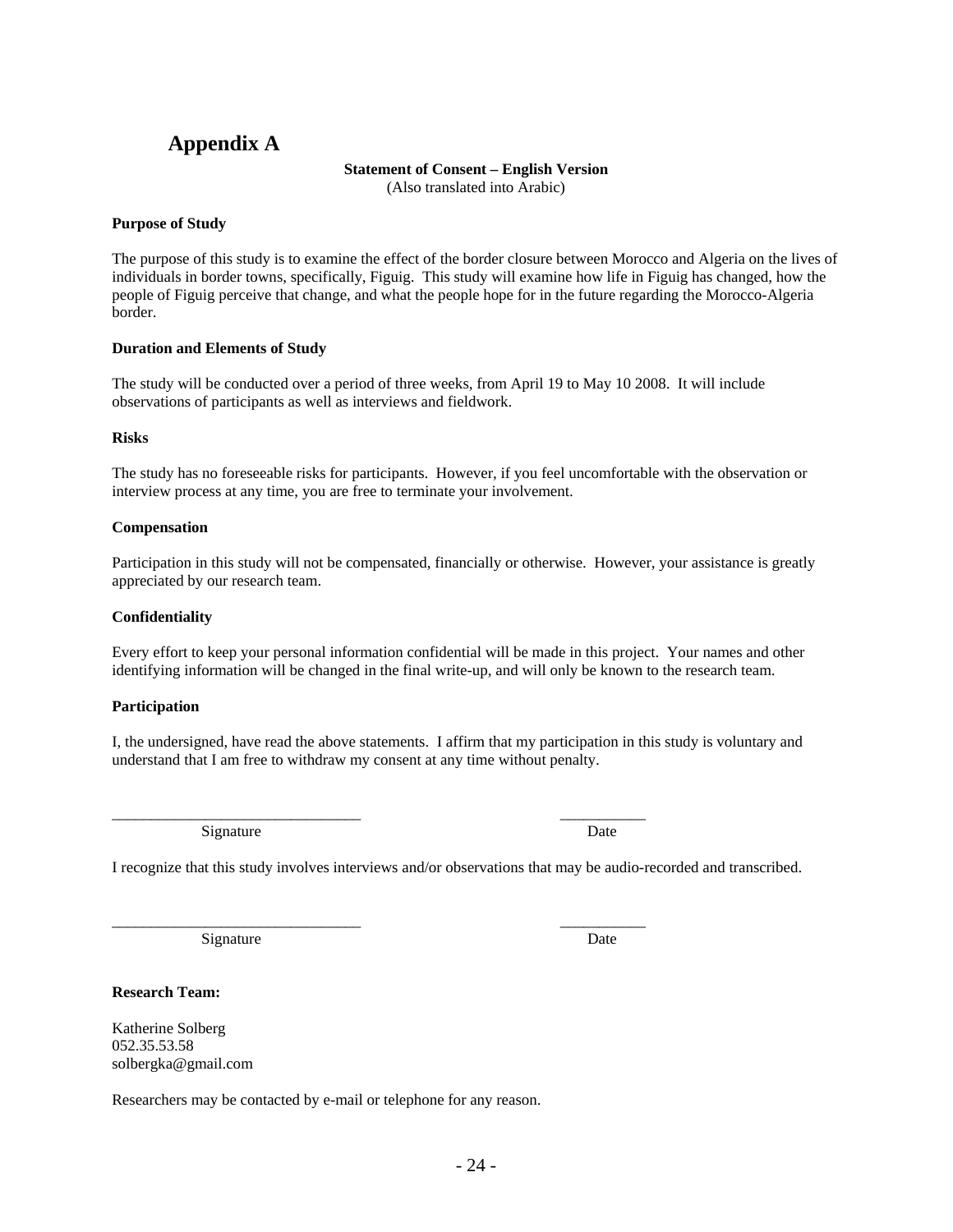## <span id="page-25-0"></span>**Bibliography**

- Abah, S.W. (2007). Algerian-Moroccan Relations. *Asharq Alawsat*. Retrieved April 18, 2008, from http://www.asharq-e.com
- Abdelkarim. [Male Figuigi, retired, Omar's father-in-law.] Personal interview. 25 April 2008.
- Algeria Africa. (2003). Retrieved April 18, 2008, from http://www.photius.com/countries/algeria/government/algeria\_government\_africa.html
- Alitdal, Abdellatif. [Male Figuigi, currently living and working in the United States.] Personal interview. 22 April 2008.
- Amrou, Touria. [42-year-old female Figuigi, photocopy shop owner.] Personal interview. 22 April 2008.
- Ashab, M. (2007). Closed borders between Morocco and Algeria. *Dar Al-Hayat*. Retrieved April 15, 2008, from http://www.english.daralahyat.com
- Berriane, M., Guitouni, A., Kaioua, A., & Laouina, A. (2002). *Maroc : Régions, pays, territoires* (J.T. Troin, Ed.). Paris: Maisonneuve et Larose.
- Chachil, Abderrahmane. [35-year-old male Figuigi, CCCL instructor and coordinator.] Personal interview. 16 April 2008.
- Ettahri, Khadija. [41-year-old female Figuigi, copy shop worker and licensed for work in public rights.] Personal interview. 22 April 2008.
- Figuig. (2008). In *Encyclopædia Britannica*. Retrieved May 05, 2008, from Encyclopædia Britannica Online: http://www.britannica.com/EBchecked/topic/206623/Figuig
- Lahyane, Fatima. [Female Figuigi, works with Ensemble Artisanal.] Personal interview. 22 April 2008.
- Omar. [Male Figuigi, high school teacher.] Personal interview. 24 April 2008.
- Morocco calls for reopening of land border with Algeria. (2008). Retrieved April 15, 2008, from http://en.afrik.com/article12900.html
- Reuters (2008). *Morocco urges Algeria to normalise ties, open border*. Retrieved April 18, 2008, from http://www.reuters.com
- Slimani, Mohammed. [28-year-old male Figuigi, tour guide at Hotel Figuig.] Personal interview. 22 April 2008.